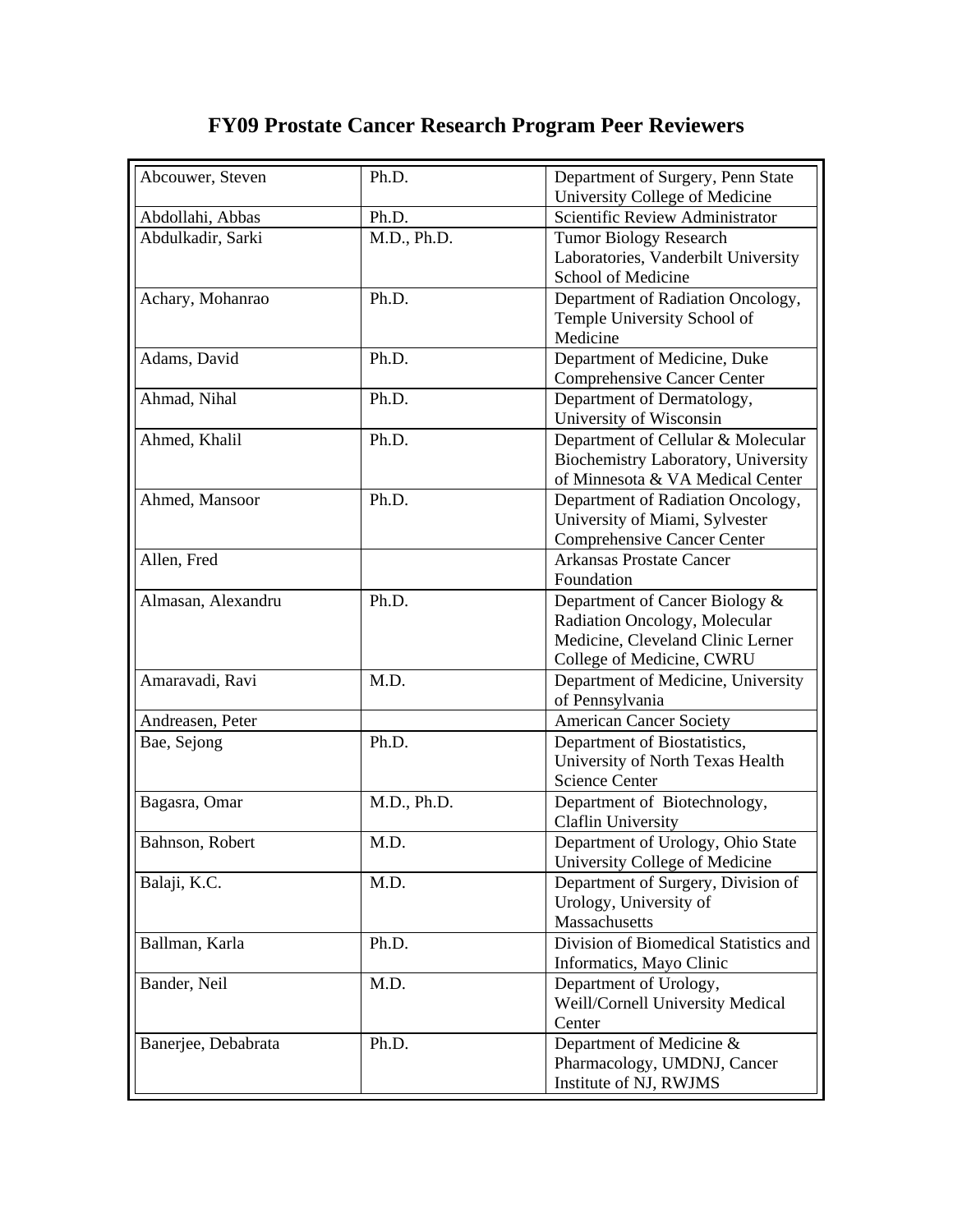| Banerjee, Partha   | Ph.D.       | Department of Biochemistry,                |
|--------------------|-------------|--------------------------------------------|
|                    |             | Molecular & Cellular Biology,              |
|                    |             | Georgetown University Medical              |
|                    |             | Center                                     |
| Banks, Howard      |             | <b>Prostate Cancer Support Association</b> |
|                    |             | of New Mexico                              |
| Barlow, Isadore    |             | <b>American Cancer Society</b>             |
| Barqawi, Al        | M.D., FRCS  | Department of Surgery/Urology,             |
|                    |             | University of Colorado Denver              |
| Barton, Beverly    | Ph.D.       | Department of Surgery, Division of         |
|                    |             | Urology, UMDNJ-New Jersey                  |
|                    |             | <b>Medical School</b>                      |
| Basu, Alakananda   | Ph.D.       | Department of Molecular Biology            |
|                    |             | and Immunology, University of              |
|                    |             | North Texas Health Science Center          |
| Basu, Hirak        | Ph.D.       | Department of Human Oncology,              |
|                    |             | <b>Colby Pharmaceutical Company</b>        |
| Batra, Surinder    | Ph.D.       | Department of Biochemistry and             |
|                    |             | Molecular Biology, University of           |
|                    |             | Nebraska Medical Center                    |
| Bayleran, Janet    | Ph.D.       | Clinical Research Center, Eastern          |
|                    |             | Maine Medical Center                       |
| Beck, William      | Ph.D.       | Department of Biopharmaceutical            |
|                    |             | Sciences, University of Illinois at        |
|                    |             | Chicago College of Pharmacy                |
| Benny, Paul        | Ph.D.       | Department of Chemistry,                   |
|                    |             | <b>Washington State University</b>         |
| Benos, Dale        | Ph.D.       | Department of Physiology and               |
|                    |             | Biophysics, University of Alabama          |
|                    |             | at Birmingham                              |
| Berman, David      | M.D., Ph.D. | Department of Pathology, Johns             |
|                    |             | Hopkins University School of               |
|                    |             | Medicine                                   |
| Bhowmick, Neil     | Ph.D.       | Department of Urologic Surgery,            |
|                    |             | Vanderbilt University                      |
| Bieberich, Charles | Ph.D.       | Department of Biological Sciences,         |
|                    |             | University of Maryland Baltimore           |
|                    |             | County                                     |
| Bielawski, Gregory |             | Us TOO International                       |
| Birge, Raymond     | Ph.D.       | Department of Biochemistry &               |
|                    |             | Molecular Biology, UMDNJ-New               |
|                    |             | Jersey Medical School                      |
| Bismar, Tarek      | M.D.        | Department of Pathology and                |
|                    |             | Laboratory Medicine, University of         |
|                    |             | Calgary-Faculty of Medicine                |
| Black, Peter       | M.D., FRCSC | Department of Urologic Sciences,           |
|                    |             | University of British Columbia             |
| Blagg, Brian       | Ph.D.       | Department of Medicinal Chemistry,         |
|                    |             | University of Kansas                       |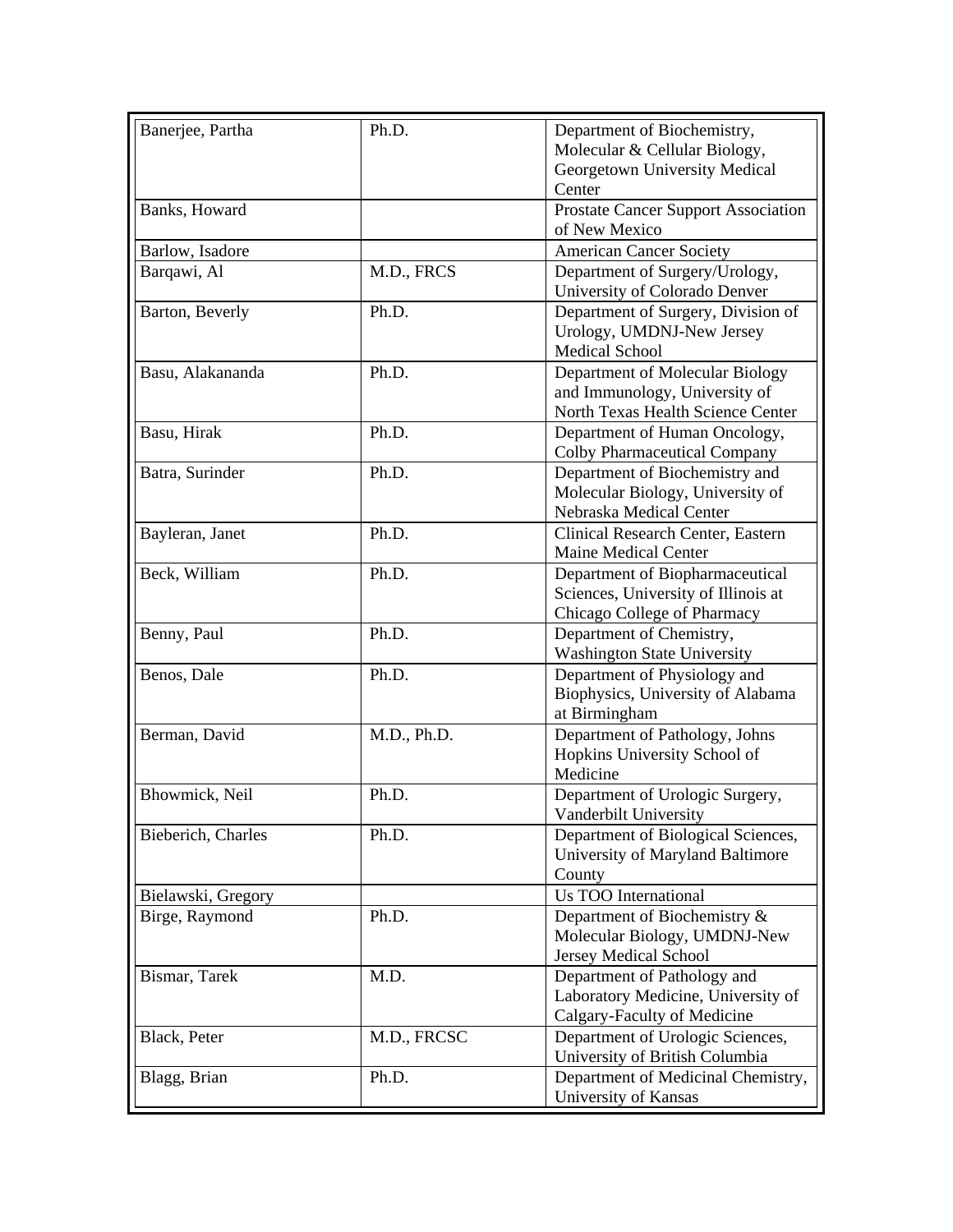| Blasini, Raul         |         | <b>Arkansas Prostate Cancer</b>                                          |
|-----------------------|---------|--------------------------------------------------------------------------|
|                       |         | Foundation                                                               |
| Bolinger, Lizann      | Ph.D.   | Institute for Biodiagnostics (NRC-<br>IBD), National Research Council    |
|                       |         |                                                                          |
|                       |         | (NRC), Canada                                                            |
| Boothman, David       | Ph.D.   | Simmons Comprehensive Cancer                                             |
|                       |         | Center, University of Texas                                              |
|                       |         | Southwestern Medical Center                                              |
| Borowsky, Alexander   | M.D.    | Department of Pathology, University<br>of California, Davis              |
| Borrello, Ivan        | M.D.    | Division of Immunotherapy and                                            |
|                       |         | Hematopoiesis, The Sidney Kimmel                                         |
|                       |         | Comprehensive Cancer Center at                                           |
|                       |         | <b>Johns Hopkins</b>                                                     |
| Bourguignon, Lilly Y. | Ph.D.   | Department of Medicine, University                                       |
|                       |         | of California, San Francisco                                             |
| Bova, George          | M.D.    | Department of Pathology, Johns                                           |
|                       |         | <b>Hopkins Hospital</b>                                                  |
| Bremner, Theodore     | Ph.D.   | Department of Biology, Howard                                            |
|                       |         | University                                                               |
|                       |         |                                                                          |
| Bright, William       |         | <b>Us TOO Prostate Cancer Support</b>                                    |
|                       |         | Group                                                                    |
| Brooks, Ari           | M.D.    | Department of Surgery, Drexel                                            |
|                       |         | University College of Medicine<br><b>Prostate Conditions Educational</b> |
| Brown, George         |         | Council                                                                  |
| Brown, Terry          | Ph.D.   | Department of Biochemistry &                                             |
|                       |         | Molecular Biology, Johns Hopkins                                         |
|                       |         | University                                                               |
| Burke, Armand         |         | Olean Area Man-to-Man Prostate                                           |
|                       |         | Cancer Ed.                                                               |
| Buttyan, Ralph        | Ph.D.   | Molecular Oncology Laboratory,                                           |
|                       |         | Ordway Research Institute                                                |
| Cabral, Daramola      | Dr.P.H. | Scientific Review Administrator                                          |
| Cardelli, Jim         | Ph.D.   | <b>LSU Health Sciences Center</b>                                        |
| Carver, Brett         | M.D.    | Memorial Sloan-Kettering Cancer                                          |
|                       |         | Center                                                                   |
| Casey, Timothy        |         | Longwood Medical Area Prostate                                           |
|                       |         | <b>Cancer Support</b>                                                    |
| Casiano, Carlos       | Ph.D.   | Center for Health Disparities and                                        |
|                       |         | Molecular Medicine, Loma Linda                                           |
|                       |         | University School of Medicine                                            |
| Cassidy, Pamela       | Ph.D.   | Department of Medicinal Chemistry,                                       |
|                       |         | University of Utah                                                       |
| Chai, Karl            | Ph.D.   | Department of Molecular Biology &                                        |
|                       |         | Microbiology, University of Central                                      |
|                       |         | Florida                                                                  |
|                       |         |                                                                          |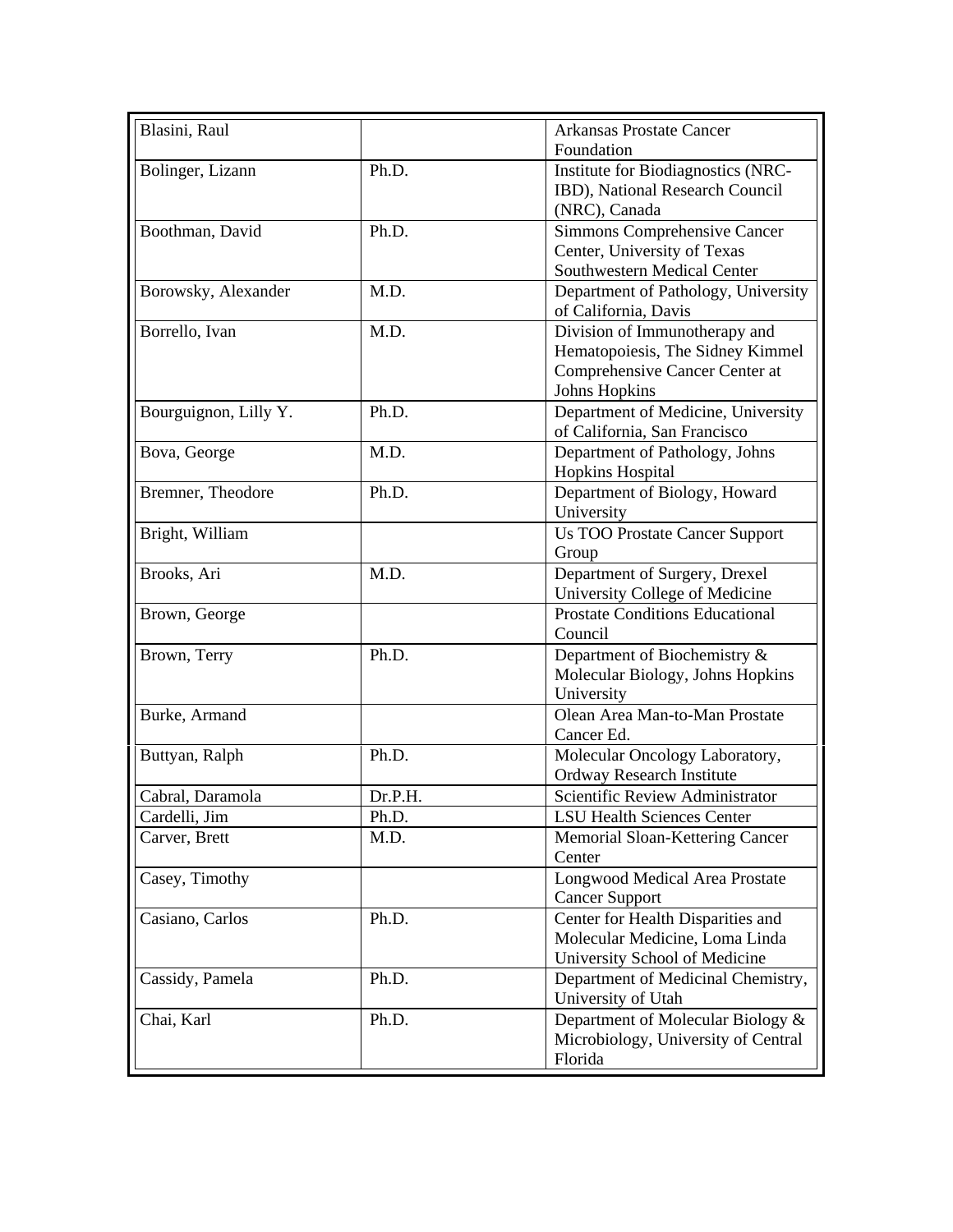| Microbiology, University of Central<br>Florida<br>M.D.<br>Department of Radiation Oncology,<br>Chakravarti, Arnab<br>Ohio State University<br>Department of Pathology, Johns<br>Chan, Daniel<br>Ph.D.<br><b>Hopkins Medical Institutions</b><br>M.D.<br>Chatta, Gurkamal<br>Department of Medicine, Division of<br>Hematology/Oncology, University of<br><b>Pittsburgh Medical Center</b><br>Ph.D.<br>Chatterjee, Bandana<br>Department of Molecular Medicine,<br>UT Health Science Center at San<br>Antonio<br>Chatterton, Robert<br>Ph.D.<br>Department of Obstetrics and<br>Gynecology, Northwestern<br><b>University Medical School</b><br>Chen, Shu Hsia<br>Ph.D.<br>Department of Gene and Cell<br>Medicine, Mount Sinai School of<br>Medicine<br>Ph.D.<br>Chen, Xiaoyuan<br>Department of Radiology, Stanford<br>University School of Medicine<br>Chen, Xinbin<br>Ph.D.<br>Department of Surgical and<br>Radiological Sciences, University of<br>California, Davis<br>Chen, Yong<br>Ph.D.<br>Department of Cancer Biology,<br>Wake Forest University<br>Cheng, Debbie<br>Sc.D.<br>Department of Biostatistics, Boston<br>University, School of Public Health<br>Cheng, Liang<br>M.D.<br>Departments of Pathology and<br>Laboratory Medicine & Urology,<br>Indiana University<br>Chia, David<br>Ph.D.<br>Department of Pathology and<br>Laboratory Medicine, University of<br>California, Los Angeles<br>Chinn, Y. Eugene<br>M.D., Ph.D.<br>Department of Surgery, Brown<br>University School of Medicine<br>Departments of Urology and<br>Chinni, Sreenivasa<br>Ph.D.<br>Pathology, Wayne State University<br>Department of<br>Ph.D.<br>Chirgwin, John<br>Medicine/Endocrinology, University<br>of Virginia<br>Scientific Review Administrator<br>Ph.D.<br>Cho-Fertikh, Elizabeth<br>Vince Lombardi Cancer Clinic, Us<br>Christensen, Ken<br><b>TOO Support</b><br>Department of Biochemistry &<br>Clark, Barbara<br>Ph.D.<br>Molecular Biology, University of<br>Louisville | Chakrabarti, Ratna | Ph.D. | Department of Molecular Biology & |
|-------------------------------------------------------------------------------------------------------------------------------------------------------------------------------------------------------------------------------------------------------------------------------------------------------------------------------------------------------------------------------------------------------------------------------------------------------------------------------------------------------------------------------------------------------------------------------------------------------------------------------------------------------------------------------------------------------------------------------------------------------------------------------------------------------------------------------------------------------------------------------------------------------------------------------------------------------------------------------------------------------------------------------------------------------------------------------------------------------------------------------------------------------------------------------------------------------------------------------------------------------------------------------------------------------------------------------------------------------------------------------------------------------------------------------------------------------------------------------------------------------------------------------------------------------------------------------------------------------------------------------------------------------------------------------------------------------------------------------------------------------------------------------------------------------------------------------------------------------------------------------------------------------------------------------------------------------------------------------------|--------------------|-------|-----------------------------------|
|                                                                                                                                                                                                                                                                                                                                                                                                                                                                                                                                                                                                                                                                                                                                                                                                                                                                                                                                                                                                                                                                                                                                                                                                                                                                                                                                                                                                                                                                                                                                                                                                                                                                                                                                                                                                                                                                                                                                                                                     |                    |       |                                   |
|                                                                                                                                                                                                                                                                                                                                                                                                                                                                                                                                                                                                                                                                                                                                                                                                                                                                                                                                                                                                                                                                                                                                                                                                                                                                                                                                                                                                                                                                                                                                                                                                                                                                                                                                                                                                                                                                                                                                                                                     |                    |       |                                   |
|                                                                                                                                                                                                                                                                                                                                                                                                                                                                                                                                                                                                                                                                                                                                                                                                                                                                                                                                                                                                                                                                                                                                                                                                                                                                                                                                                                                                                                                                                                                                                                                                                                                                                                                                                                                                                                                                                                                                                                                     |                    |       |                                   |
|                                                                                                                                                                                                                                                                                                                                                                                                                                                                                                                                                                                                                                                                                                                                                                                                                                                                                                                                                                                                                                                                                                                                                                                                                                                                                                                                                                                                                                                                                                                                                                                                                                                                                                                                                                                                                                                                                                                                                                                     |                    |       |                                   |
|                                                                                                                                                                                                                                                                                                                                                                                                                                                                                                                                                                                                                                                                                                                                                                                                                                                                                                                                                                                                                                                                                                                                                                                                                                                                                                                                                                                                                                                                                                                                                                                                                                                                                                                                                                                                                                                                                                                                                                                     |                    |       |                                   |
|                                                                                                                                                                                                                                                                                                                                                                                                                                                                                                                                                                                                                                                                                                                                                                                                                                                                                                                                                                                                                                                                                                                                                                                                                                                                                                                                                                                                                                                                                                                                                                                                                                                                                                                                                                                                                                                                                                                                                                                     |                    |       |                                   |
|                                                                                                                                                                                                                                                                                                                                                                                                                                                                                                                                                                                                                                                                                                                                                                                                                                                                                                                                                                                                                                                                                                                                                                                                                                                                                                                                                                                                                                                                                                                                                                                                                                                                                                                                                                                                                                                                                                                                                                                     |                    |       |                                   |
|                                                                                                                                                                                                                                                                                                                                                                                                                                                                                                                                                                                                                                                                                                                                                                                                                                                                                                                                                                                                                                                                                                                                                                                                                                                                                                                                                                                                                                                                                                                                                                                                                                                                                                                                                                                                                                                                                                                                                                                     |                    |       |                                   |
|                                                                                                                                                                                                                                                                                                                                                                                                                                                                                                                                                                                                                                                                                                                                                                                                                                                                                                                                                                                                                                                                                                                                                                                                                                                                                                                                                                                                                                                                                                                                                                                                                                                                                                                                                                                                                                                                                                                                                                                     |                    |       |                                   |
|                                                                                                                                                                                                                                                                                                                                                                                                                                                                                                                                                                                                                                                                                                                                                                                                                                                                                                                                                                                                                                                                                                                                                                                                                                                                                                                                                                                                                                                                                                                                                                                                                                                                                                                                                                                                                                                                                                                                                                                     |                    |       |                                   |
|                                                                                                                                                                                                                                                                                                                                                                                                                                                                                                                                                                                                                                                                                                                                                                                                                                                                                                                                                                                                                                                                                                                                                                                                                                                                                                                                                                                                                                                                                                                                                                                                                                                                                                                                                                                                                                                                                                                                                                                     |                    |       |                                   |
|                                                                                                                                                                                                                                                                                                                                                                                                                                                                                                                                                                                                                                                                                                                                                                                                                                                                                                                                                                                                                                                                                                                                                                                                                                                                                                                                                                                                                                                                                                                                                                                                                                                                                                                                                                                                                                                                                                                                                                                     |                    |       |                                   |
|                                                                                                                                                                                                                                                                                                                                                                                                                                                                                                                                                                                                                                                                                                                                                                                                                                                                                                                                                                                                                                                                                                                                                                                                                                                                                                                                                                                                                                                                                                                                                                                                                                                                                                                                                                                                                                                                                                                                                                                     |                    |       |                                   |
|                                                                                                                                                                                                                                                                                                                                                                                                                                                                                                                                                                                                                                                                                                                                                                                                                                                                                                                                                                                                                                                                                                                                                                                                                                                                                                                                                                                                                                                                                                                                                                                                                                                                                                                                                                                                                                                                                                                                                                                     |                    |       |                                   |
|                                                                                                                                                                                                                                                                                                                                                                                                                                                                                                                                                                                                                                                                                                                                                                                                                                                                                                                                                                                                                                                                                                                                                                                                                                                                                                                                                                                                                                                                                                                                                                                                                                                                                                                                                                                                                                                                                                                                                                                     |                    |       |                                   |
|                                                                                                                                                                                                                                                                                                                                                                                                                                                                                                                                                                                                                                                                                                                                                                                                                                                                                                                                                                                                                                                                                                                                                                                                                                                                                                                                                                                                                                                                                                                                                                                                                                                                                                                                                                                                                                                                                                                                                                                     |                    |       |                                   |
|                                                                                                                                                                                                                                                                                                                                                                                                                                                                                                                                                                                                                                                                                                                                                                                                                                                                                                                                                                                                                                                                                                                                                                                                                                                                                                                                                                                                                                                                                                                                                                                                                                                                                                                                                                                                                                                                                                                                                                                     |                    |       |                                   |
|                                                                                                                                                                                                                                                                                                                                                                                                                                                                                                                                                                                                                                                                                                                                                                                                                                                                                                                                                                                                                                                                                                                                                                                                                                                                                                                                                                                                                                                                                                                                                                                                                                                                                                                                                                                                                                                                                                                                                                                     |                    |       |                                   |
|                                                                                                                                                                                                                                                                                                                                                                                                                                                                                                                                                                                                                                                                                                                                                                                                                                                                                                                                                                                                                                                                                                                                                                                                                                                                                                                                                                                                                                                                                                                                                                                                                                                                                                                                                                                                                                                                                                                                                                                     |                    |       |                                   |
|                                                                                                                                                                                                                                                                                                                                                                                                                                                                                                                                                                                                                                                                                                                                                                                                                                                                                                                                                                                                                                                                                                                                                                                                                                                                                                                                                                                                                                                                                                                                                                                                                                                                                                                                                                                                                                                                                                                                                                                     |                    |       |                                   |
|                                                                                                                                                                                                                                                                                                                                                                                                                                                                                                                                                                                                                                                                                                                                                                                                                                                                                                                                                                                                                                                                                                                                                                                                                                                                                                                                                                                                                                                                                                                                                                                                                                                                                                                                                                                                                                                                                                                                                                                     |                    |       |                                   |
|                                                                                                                                                                                                                                                                                                                                                                                                                                                                                                                                                                                                                                                                                                                                                                                                                                                                                                                                                                                                                                                                                                                                                                                                                                                                                                                                                                                                                                                                                                                                                                                                                                                                                                                                                                                                                                                                                                                                                                                     |                    |       |                                   |
|                                                                                                                                                                                                                                                                                                                                                                                                                                                                                                                                                                                                                                                                                                                                                                                                                                                                                                                                                                                                                                                                                                                                                                                                                                                                                                                                                                                                                                                                                                                                                                                                                                                                                                                                                                                                                                                                                                                                                                                     |                    |       |                                   |
|                                                                                                                                                                                                                                                                                                                                                                                                                                                                                                                                                                                                                                                                                                                                                                                                                                                                                                                                                                                                                                                                                                                                                                                                                                                                                                                                                                                                                                                                                                                                                                                                                                                                                                                                                                                                                                                                                                                                                                                     |                    |       |                                   |
|                                                                                                                                                                                                                                                                                                                                                                                                                                                                                                                                                                                                                                                                                                                                                                                                                                                                                                                                                                                                                                                                                                                                                                                                                                                                                                                                                                                                                                                                                                                                                                                                                                                                                                                                                                                                                                                                                                                                                                                     |                    |       |                                   |
|                                                                                                                                                                                                                                                                                                                                                                                                                                                                                                                                                                                                                                                                                                                                                                                                                                                                                                                                                                                                                                                                                                                                                                                                                                                                                                                                                                                                                                                                                                                                                                                                                                                                                                                                                                                                                                                                                                                                                                                     |                    |       |                                   |
|                                                                                                                                                                                                                                                                                                                                                                                                                                                                                                                                                                                                                                                                                                                                                                                                                                                                                                                                                                                                                                                                                                                                                                                                                                                                                                                                                                                                                                                                                                                                                                                                                                                                                                                                                                                                                                                                                                                                                                                     |                    |       |                                   |
|                                                                                                                                                                                                                                                                                                                                                                                                                                                                                                                                                                                                                                                                                                                                                                                                                                                                                                                                                                                                                                                                                                                                                                                                                                                                                                                                                                                                                                                                                                                                                                                                                                                                                                                                                                                                                                                                                                                                                                                     |                    |       |                                   |
|                                                                                                                                                                                                                                                                                                                                                                                                                                                                                                                                                                                                                                                                                                                                                                                                                                                                                                                                                                                                                                                                                                                                                                                                                                                                                                                                                                                                                                                                                                                                                                                                                                                                                                                                                                                                                                                                                                                                                                                     |                    |       |                                   |
|                                                                                                                                                                                                                                                                                                                                                                                                                                                                                                                                                                                                                                                                                                                                                                                                                                                                                                                                                                                                                                                                                                                                                                                                                                                                                                                                                                                                                                                                                                                                                                                                                                                                                                                                                                                                                                                                                                                                                                                     |                    |       |                                   |
|                                                                                                                                                                                                                                                                                                                                                                                                                                                                                                                                                                                                                                                                                                                                                                                                                                                                                                                                                                                                                                                                                                                                                                                                                                                                                                                                                                                                                                                                                                                                                                                                                                                                                                                                                                                                                                                                                                                                                                                     |                    |       |                                   |
|                                                                                                                                                                                                                                                                                                                                                                                                                                                                                                                                                                                                                                                                                                                                                                                                                                                                                                                                                                                                                                                                                                                                                                                                                                                                                                                                                                                                                                                                                                                                                                                                                                                                                                                                                                                                                                                                                                                                                                                     |                    |       |                                   |
|                                                                                                                                                                                                                                                                                                                                                                                                                                                                                                                                                                                                                                                                                                                                                                                                                                                                                                                                                                                                                                                                                                                                                                                                                                                                                                                                                                                                                                                                                                                                                                                                                                                                                                                                                                                                                                                                                                                                                                                     |                    |       |                                   |
|                                                                                                                                                                                                                                                                                                                                                                                                                                                                                                                                                                                                                                                                                                                                                                                                                                                                                                                                                                                                                                                                                                                                                                                                                                                                                                                                                                                                                                                                                                                                                                                                                                                                                                                                                                                                                                                                                                                                                                                     |                    |       |                                   |
|                                                                                                                                                                                                                                                                                                                                                                                                                                                                                                                                                                                                                                                                                                                                                                                                                                                                                                                                                                                                                                                                                                                                                                                                                                                                                                                                                                                                                                                                                                                                                                                                                                                                                                                                                                                                                                                                                                                                                                                     |                    |       |                                   |
|                                                                                                                                                                                                                                                                                                                                                                                                                                                                                                                                                                                                                                                                                                                                                                                                                                                                                                                                                                                                                                                                                                                                                                                                                                                                                                                                                                                                                                                                                                                                                                                                                                                                                                                                                                                                                                                                                                                                                                                     |                    |       |                                   |
|                                                                                                                                                                                                                                                                                                                                                                                                                                                                                                                                                                                                                                                                                                                                                                                                                                                                                                                                                                                                                                                                                                                                                                                                                                                                                                                                                                                                                                                                                                                                                                                                                                                                                                                                                                                                                                                                                                                                                                                     |                    |       |                                   |
|                                                                                                                                                                                                                                                                                                                                                                                                                                                                                                                                                                                                                                                                                                                                                                                                                                                                                                                                                                                                                                                                                                                                                                                                                                                                                                                                                                                                                                                                                                                                                                                                                                                                                                                                                                                                                                                                                                                                                                                     |                    |       |                                   |
|                                                                                                                                                                                                                                                                                                                                                                                                                                                                                                                                                                                                                                                                                                                                                                                                                                                                                                                                                                                                                                                                                                                                                                                                                                                                                                                                                                                                                                                                                                                                                                                                                                                                                                                                                                                                                                                                                                                                                                                     |                    |       |                                   |
|                                                                                                                                                                                                                                                                                                                                                                                                                                                                                                                                                                                                                                                                                                                                                                                                                                                                                                                                                                                                                                                                                                                                                                                                                                                                                                                                                                                                                                                                                                                                                                                                                                                                                                                                                                                                                                                                                                                                                                                     |                    |       |                                   |
|                                                                                                                                                                                                                                                                                                                                                                                                                                                                                                                                                                                                                                                                                                                                                                                                                                                                                                                                                                                                                                                                                                                                                                                                                                                                                                                                                                                                                                                                                                                                                                                                                                                                                                                                                                                                                                                                                                                                                                                     |                    |       |                                   |
|                                                                                                                                                                                                                                                                                                                                                                                                                                                                                                                                                                                                                                                                                                                                                                                                                                                                                                                                                                                                                                                                                                                                                                                                                                                                                                                                                                                                                                                                                                                                                                                                                                                                                                                                                                                                                                                                                                                                                                                     |                    |       |                                   |
|                                                                                                                                                                                                                                                                                                                                                                                                                                                                                                                                                                                                                                                                                                                                                                                                                                                                                                                                                                                                                                                                                                                                                                                                                                                                                                                                                                                                                                                                                                                                                                                                                                                                                                                                                                                                                                                                                                                                                                                     |                    |       |                                   |
|                                                                                                                                                                                                                                                                                                                                                                                                                                                                                                                                                                                                                                                                                                                                                                                                                                                                                                                                                                                                                                                                                                                                                                                                                                                                                                                                                                                                                                                                                                                                                                                                                                                                                                                                                                                                                                                                                                                                                                                     |                    |       |                                   |
|                                                                                                                                                                                                                                                                                                                                                                                                                                                                                                                                                                                                                                                                                                                                                                                                                                                                                                                                                                                                                                                                                                                                                                                                                                                                                                                                                                                                                                                                                                                                                                                                                                                                                                                                                                                                                                                                                                                                                                                     |                    |       |                                   |
|                                                                                                                                                                                                                                                                                                                                                                                                                                                                                                                                                                                                                                                                                                                                                                                                                                                                                                                                                                                                                                                                                                                                                                                                                                                                                                                                                                                                                                                                                                                                                                                                                                                                                                                                                                                                                                                                                                                                                                                     |                    |       |                                   |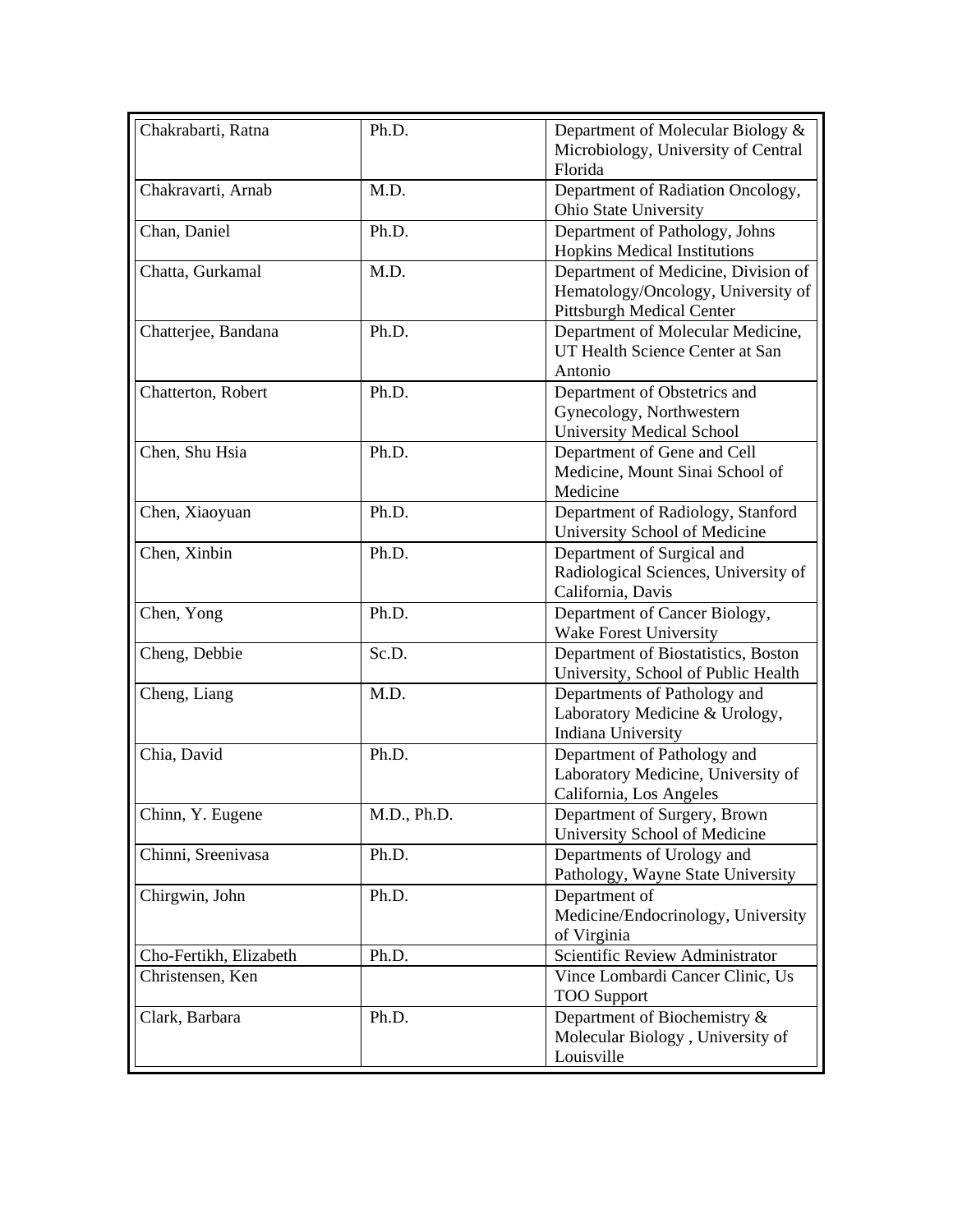| Clinton, Steven    | M.D., Ph.D.  | Department of Hematology &                                          |
|--------------------|--------------|---------------------------------------------------------------------|
|                    |              | Oncology, Ohio State University                                     |
|                    |              | <b>Medical Center</b>                                               |
| Cohen, Stanley     | M.D.         | Department of Pathology &                                           |
|                    |              | Laboratory Medicine, UMDNJ-New                                      |
|                    |              | Jersey Medical School                                               |
| Coleman, E. Ann    |              | Scientific Review Administrator                                     |
| Collins, Peter     | Ph.D., R.N.  |                                                                     |
|                    |              | Walter Reed Army Medical Center                                     |
| Conklin, Douglas   | Ph.D.        | Department of Biomedical Sciences,<br>University at Albany, SUNY    |
| Cooper, Carlton    | Ph.D.        | Department of Biological Sciences,                                  |
|                    |              | University of Delaware                                              |
| Coppola, Domenico  | M.D.         | Division of Anatomic Pathology, H.                                  |
|                    |              | Lee Moffitt Cancer Center                                           |
| Corey, Eva         | Ph.D.        | Department of Urology, University                                   |
|                    |              | of Washington                                                       |
| Cramer, Scott      | Ph.D.        | Department of Cancer Biology,                                       |
|                    |              | Wake Forest School of Medicine                                      |
| Cress, William     | Ph.D.        | Department of Oncology, H. Lee                                      |
|                    |              | <b>Moffitt Cancer Center</b>                                        |
| Cryderman, Dale    |              | <b>American Cancer Society</b>                                      |
| Cui, Zheng         | M.D., Ph.D.  | Department of Pathology, Wake                                       |
|                    |              | Forest University School of                                         |
|                    |              | Medicine                                                            |
| Czarnota, Gregory  | M.D., Ph.D.  | Department of Radiation Oncology,                                   |
|                    |              | Sunnybrook Health Science Centre                                    |
| Dacso, Clifford    | M.D., M.P.H. | Abramson Center, The Methodist                                      |
|                    |              | Hospital Research Institute                                         |
| Dahiya, Rajvir     | Ph.D.        | Department of Urology, University                                   |
|                    |              | of California, San Francisco                                        |
| Damodaran, Chendil | Ph.D.        |                                                                     |
|                    |              | Department of Clinical Sciences,<br>Division of Clinical Laboratory |
|                    |              |                                                                     |
|                    |              | Sciences, University of Kentucky                                    |
| Danielsen, Mark    | Ph.D.        | Department of Biochemistry,                                         |
|                    |              | Molecular & Cellular Biology,                                       |
|                    |              | Georgetown University Medical                                       |
|                    |              | School                                                              |
| Darnowski, James   | Ph.D.        | Takeda Development Research,                                        |
|                    |              | Millennium Pharmaceutical, Inc.                                     |
| Datta, Kaustubh    | Ph.D.        | Department of Biochemistry and                                      |
|                    |              | Molecular Biology, Mayo Clinic                                      |
|                    |              | College of Medicine                                                 |
| Datta, Milton      | M.D.         | Department of Pathology and                                         |
|                    |              | Laboratory Medicine, University of                                  |
|                    |              | Minnesota                                                           |
| Dave, Amita        | Ph.D.        | Departments of Medical Physics and                                  |
|                    |              | Radiology, Memorial Sloan-                                          |
|                    |              | Kettering Cancer Center                                             |
| Davis, Thomas      |              | <b>Prostate Cancer Support Association</b>                          |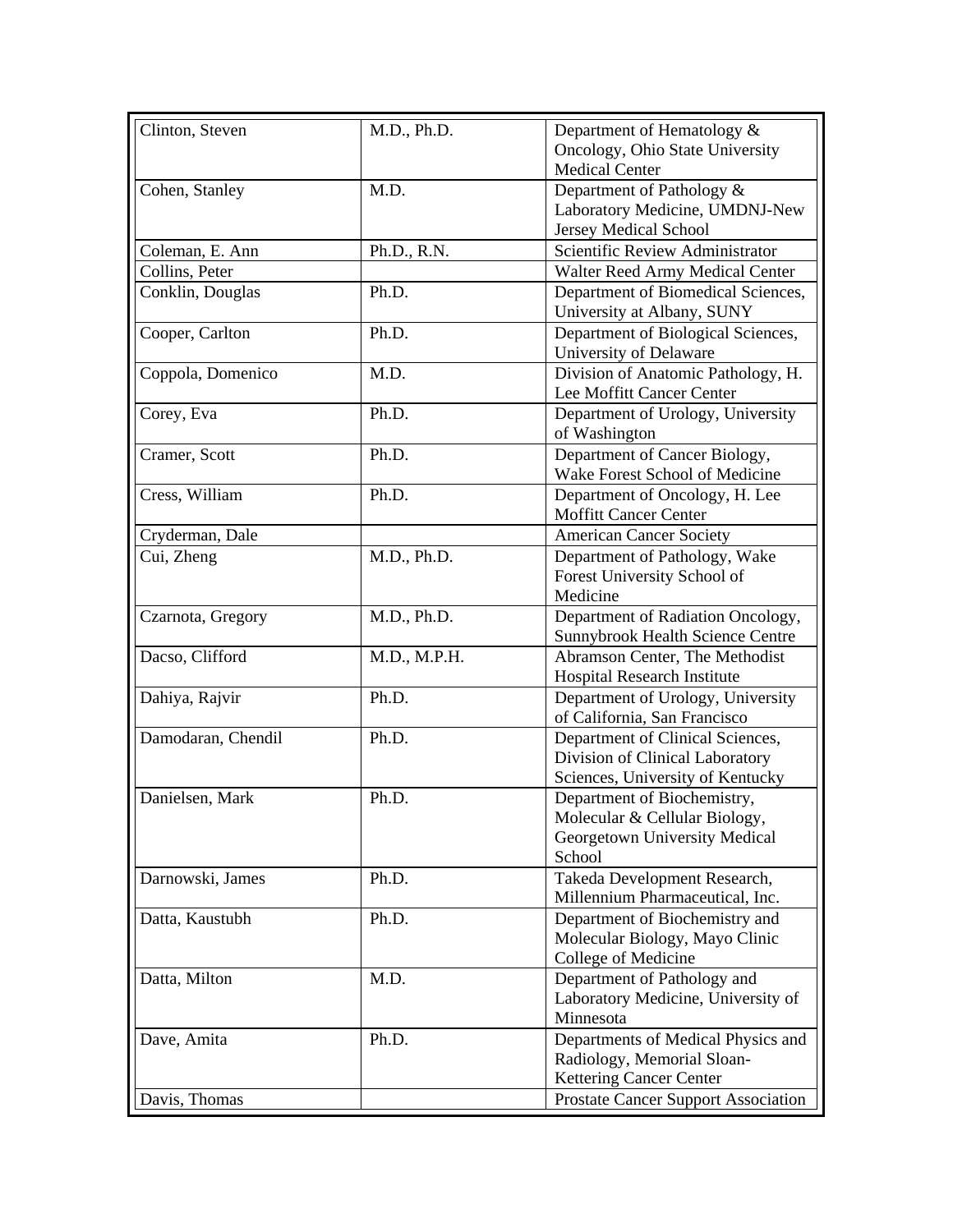| Day, Mark         | Ph.D.       | Department of Urology, University<br>of Michigan                                                     |
|-------------------|-------------|------------------------------------------------------------------------------------------------------|
| De Carli, Harold  |             | <b>First State Prostate Cancer Support</b><br>Group                                                  |
| Deans, Jerry      |             | Us TOO International                                                                                 |
| Deng, Jun         | Ph.D.       | Department of Therapeutic<br>Radiology, Yale University School<br>of Medicine                        |
| DeRenzo, Evan     | Ph.D.       | Center for Ethics, Washington<br><b>Hospital Center</b>                                              |
| Devi, Gayathri    | Ph.D.       | Departments of Surgery and<br>Pathology, Duke Comprehensive<br><b>Cancer Center</b>                  |
| Dilling, Roger    |             | Lake Keowee Chapter, Us TOO<br>International                                                         |
| DiRenzo, James    | Ph.D.       | Department of Pharmacology and<br>Toxicology, Dartmouth Medical<br>School                            |
| Djakiew, Daniel   | Ph.D.       | Department of Cell Biology,<br>Georgetown University School of<br>Medicine                           |
| Dong, Yan         | Ph.D.       | Department of Structural and<br>Cellular Biology, Tulane University<br><b>Health Sciences Center</b> |
| Dong, Zhongyun    | M.D., Ph.D. | Department of Internal Medicine,<br>University of Cincinnati                                         |
| Dotson, James     | Ph.D., CHES | Scientific Review Administrator                                                                      |
| Douglas, Joanne   | Ph.D.       | Department of Pathology, University<br>of Alabama at Birmingham                                      |
| Drake, Charles    | M.D., Ph.D. | Department of Immunology, Johns<br><b>Hopkins SKCCC</b>                                              |
| Drake, Richard    | Ph.D.       | Department of Microbiology and<br>Molecular Cell Biology, Eastern<br>Virginia Medical School         |
| Dubey, Purnima    | Ph.D.       | Department of Pathology-Tumor<br>Biology, Wake Forest University<br><b>Health Sciences</b>           |
| Duzenli, Cheryl   | Ph.D.       | Department of Clinical Physics,<br>Vancouver Cancer Centre, B.C.<br><b>Cancer Agency</b>             |
| Edelman, Arthur   | Ph.D.       | Department of Pharmacology and<br>Toxicology, University at Buffalo,<br><b>SUNY</b>                  |
| Edwards, W. Barry | Ph.D.       | <b>Washington University</b>                                                                         |
| Eickhoff, Jens    | Ph.D.       | Department of Statistics, Colorado<br><b>State University</b>                                        |
| Elzey, Bennett    | Ph.D.       | Department of Urology, Indiana<br>University, Purdue University at<br>Indianapolis                   |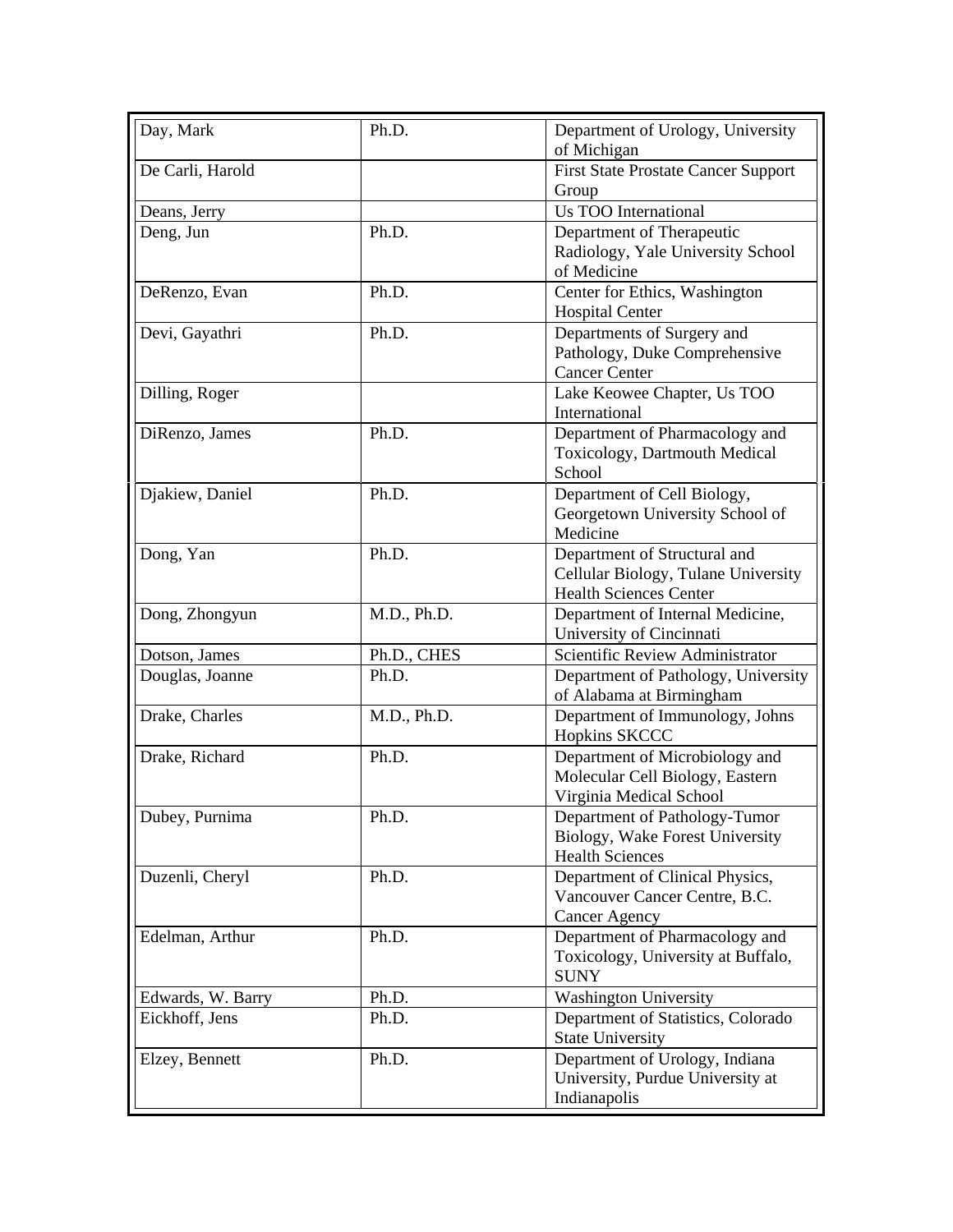| Enright, Ann Marie        | Ph.D.         | Scientific Review Administrator                                        |
|---------------------------|---------------|------------------------------------------------------------------------|
| Exner, Agata              | Ph.D.         | Department of Radiology, Case                                          |
|                           |               | Center for Imaging Research, Case                                      |
|                           |               | <b>Western Reserve University</b>                                      |
| Fan, Weimin               | M.D., M.P.H.  | Department of Pathology &                                              |
|                           |               | Laboratory Medicine, Medical                                           |
|                           |               | University of South Carolina                                           |
| Fang, Bingliang           | M.D.          | Department of Thoracic &                                               |
|                           |               | Cardiovascular Surgery, M. D.                                          |
|                           |               | Anderson Cancer Center of                                              |
|                           |               | University of Texas                                                    |
| Farah, Ibrahim            | Ph.D.         | Department of Biology, Jackson                                         |
|                           |               | <b>State University</b>                                                |
| Fawwaz, Rashid            | M.D., Ph.D.   | Department of Nuclear Medicine,                                        |
|                           |               | New York Presbyterian Hospital                                         |
| Fay, Benjamin F.          |               | <b>First State Prostate Cancer Support</b>                             |
|                           |               | Group                                                                  |
| Figueiredo, Marxa         | Ph.D.         | Comparative Biomedical Sciences,                                       |
|                           |               | Louisiana State University                                             |
| Flack, Sylvia             | Ed.D., R.N.   | Department of Academic Affairs,                                        |
|                           |               | Winston-Salem State University                                         |
|                           | Ph.D.         |                                                                        |
| Foster, Barbara           |               | Department of Pharmacology &                                           |
|                           |               | Therapeutics, Roswell Park Cancer<br>Institute                         |
|                           |               |                                                                        |
| Fowke, Jay                | Ph.D., M.P.H. | Department of Medicine, Vanderbilt<br><b>University Medical Center</b> |
| Franklin, Richard         | Ph.D.         | Department of Microbiology and                                         |
|                           |               | Immunology, Brody School of                                            |
|                           |               | Medicine at East Carolina University                                   |
|                           |               |                                                                        |
| Frazier, Steward          |               | <b>American Cancer Society</b>                                         |
| Fried, Nathaniel          | Ph.D.         | Department of Physics and Optical                                      |
|                           |               | Science, University of North                                           |
|                           |               | Carolina at Charlotte                                                  |
| Ganapathi, Ram            | Ph.D.         | Taussig Cancer Institute, Cleveland                                    |
|                           |               | <b>Clinic Foundation</b>                                               |
| Gao, Allen                | M.D., Ph.D.   | Department of Urology, University                                      |
|                           |               | of California, Davis                                                   |
| Garneau-Tsodikova, Sylvie | Ph.D.         | Department of Medicinal Chemistry,                                     |
|                           |               | University of Michigan, Life                                           |
|                           |               | Sciences Institute                                                     |
| Garraway, Isla            | M.D., Ph.D.   | Department of Urology, David                                           |
|                           |               | Geffen School of Medicine at UCLA                                      |
| Geffre, Andrew            |               | Hubert H. Humphrey Cancer Center                                       |
| Gelmann, Edward           | M.D.          | Department of Medicine, Cell                                           |
|                           |               | Biology & Oncology, Columbia                                           |
|                           |               | University                                                             |
| Genega, Elizabeth         | M.D.          | <b>Beth Israel Deaconess Medical</b>                                   |
|                           |               | Center                                                                 |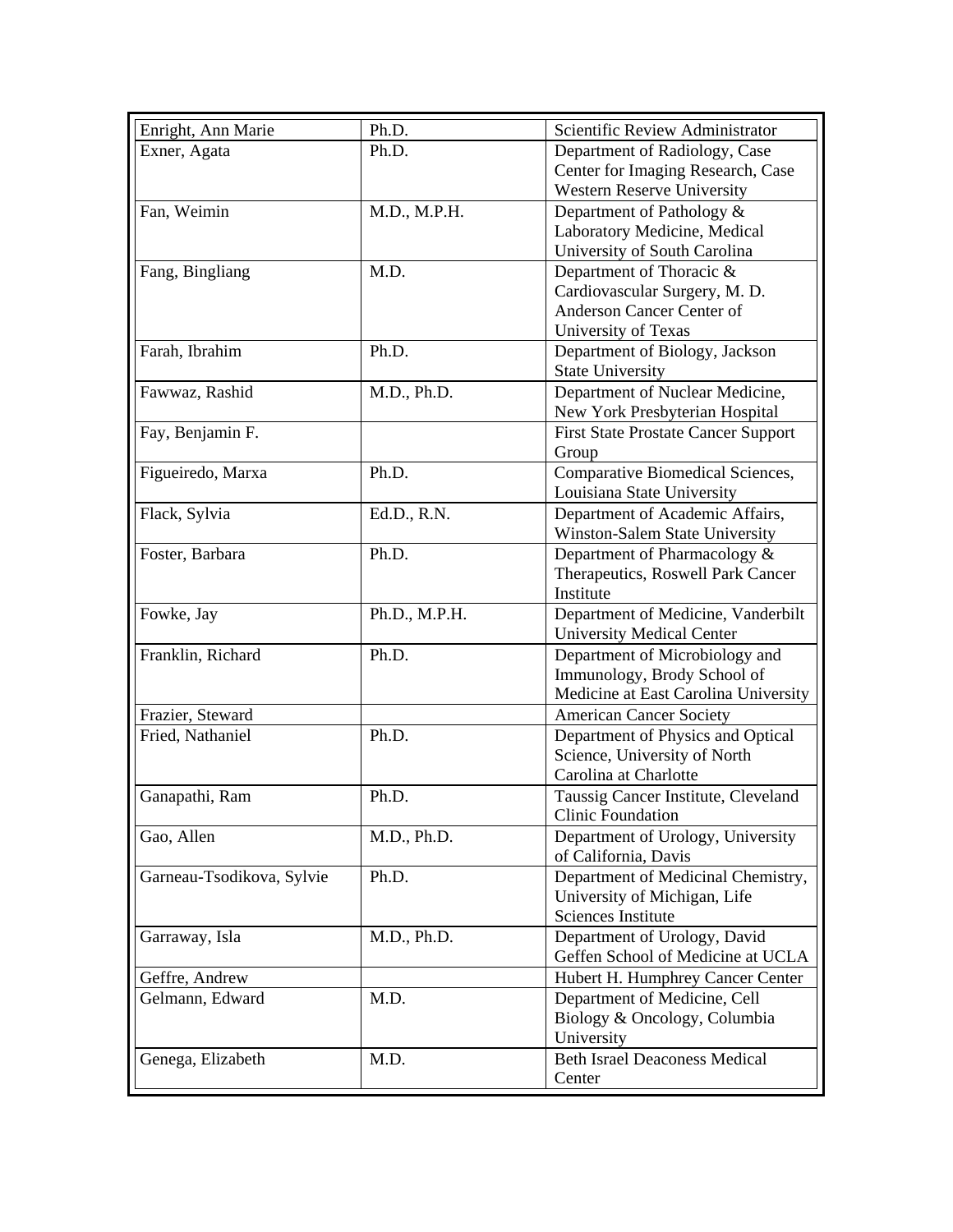| Getzenberg, Robert       | Ph.D.       | Department of Urology Research,       |
|--------------------------|-------------|---------------------------------------|
|                          |             | Brady Urological Institute/Johns      |
|                          |             | Hopkins Hospital                      |
| Gewirth, Daniel          | Ph.D.       | Hauptman-Woodward Medical             |
|                          |             | <b>Research Institute</b>             |
| Ghosh, Paramita          | Ph.D.       | Department of Urology, University     |
|                          |             | of California, Davis                  |
| Ghosh, Rita              | Ph.D.       | Department of Urology, University     |
|                          |             | of Texas Health Science Center at     |
|                          |             | San Antonio                           |
| Gimotty, Phyllis         | Ph.D.       | Department of Biostatistics and       |
|                          |             | Epidemiology, University of           |
|                          |             | Pennsylvania School of Medicine       |
| Glod, John               | M.D., Ph.D. | Department of Pediatrics, University  |
|                          |             | of Medicine and Dentistry of New      |
|                          |             | Jersey                                |
| Glucksman, Marc          | Ph.D.       | Department of Biochemistry &          |
|                          |             | Molecular Biology, Rosalind           |
|                          |             | Franklin University/Chicago Medical   |
|                          |             | School                                |
| Gnarra, James            | Ph.D.       | Department of Urology, University     |
|                          |             | of Pittsburgh School of Medicine      |
| Goluboff, Erik           | M.D.        | Department of Urology, Columbia       |
|                          |             | University                            |
| Gotay, Carolyn           | Ph.D.       | School of Population and Public       |
|                          |             | Health, University of British         |
|                          |             | Columbia                              |
| Greene, Kirsten          | M.D.        | Department of Urology, University     |
|                          |             | of California, San Francisco          |
| Gregor, Polly            | Ph.D.       | Department of Medicine, Memorial      |
|                          |             | Sloan-Kettering Cancer Center         |
| Griffith, Jeffrey        | Ph.D.       | Department of Biochemistry and        |
|                          |             | Molecular Biology, University of      |
|                          |             | New Mexico School of Medicine         |
| Griffith, Thomas         | Ph.D.       | Department of Urology, University     |
|                          |             | of Iowa                               |
| Guevara-Patino, Jose     | M.D., Ph.D. | Department of Surgery, University of  |
|                          |             | Chicago                               |
| Gullapalli, Purnachandra | Ph.D.       | Department of Diagnostic Radiology    |
|                          |             | and Nuclear Medicine, University of   |
|                          |             | Maryland, Baltimore                   |
| Guns, Emma               | Ph.D.       | Department of Urologic Sciences,      |
|                          |             | University of British Columbia        |
| Gupta, Sanjay            | Ph.D.       | Department of Urology, Case           |
|                          |             | <b>Western Reserve University</b>     |
| Haas, Martin             | Ph.D.       | Department of Biology & Cancer        |
|                          |             | Center, University of California, San |
|                          |             | Diego                                 |
| Haber, Roberta           | Ph.D.       | Scientific Review Administrator       |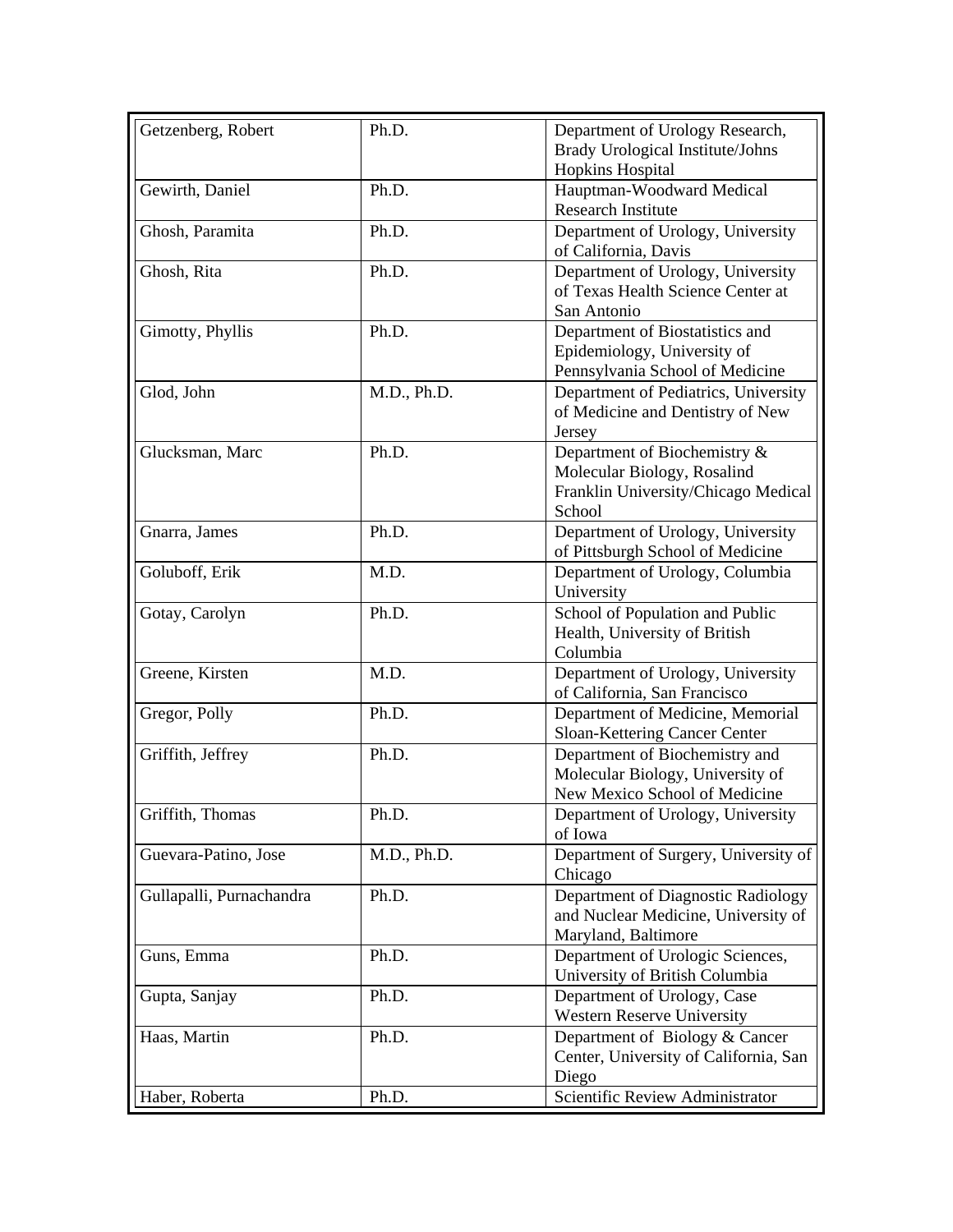| Hahn, Peter      | Ph.D. | Scientific Review Administrator      |
|------------------|-------|--------------------------------------|
| Hamm, Robert     | Ph.D. | Department of Family & Preventive    |
|                  |       | Medicine, University of Oklahoma     |
|                  |       | <b>Health Sciences Center</b>        |
| Hank, Jacquelyn  | Ph.D. | Department of Human Oncology,        |
|                  |       | University of Wisconsin-Madison      |
| Harris, Jason    |       | <b>Applied Research Development</b>  |
|                  |       | Project (ARDP), Maryland             |
|                  |       | <b>Technology Development</b>        |
|                  |       | Corporation                          |
| Heid, Kermit     |       | <b>National Patient Advocate</b>     |
|                  |       | Foundation                           |
| Henry, Michael   | Ph.D. | Department of Molecular Physiology   |
|                  |       | & Biophysics & Pathology, The        |
|                  |       | University of Iowa College of        |
|                  |       | Medicine                             |
| Heston, Warren   | Ph.D. | Department of Cancer Biology ND-     |
|                  |       | 50, CCF Lerner Research Institute    |
| Hollis, Laurence |       | Us TOO International, Inc., Wichita, |
|                  |       | KS, Chapter                          |
| Holt, Shawn      | Ph.D. | Departments of Pathology and         |
|                  |       | Human Genetics, Virginia             |
|                  |       | Commonwealth University, School      |
|                  |       | of Medicine                          |
| Hornak, Joseph   | Ph.D. | Department of Chemistry & Imaging    |
|                  |       | Science, RIT                         |
| Houchens, David  |       | <b>Us TOO International</b>          |
| Housley, Paul    | Ph.D. | Department of Pharmacology,          |
|                  |       | Physiology & Neuroscience, USC       |
|                  |       | School of Medicine                   |
| Houston, William |       | <b>American Cancer Society</b>       |
| Hsieh, Jer-Tsong | Ph.D. | Department of Urology, University    |
|                  |       | of Texas Southwestern Medical        |
|                  |       | Center at Dallas                     |
| Hsu, Ping        | Ph.D. | Pacific BioSTAT                      |
| Hu, Guo-Fu       | Ph.D. | Department of Pathology, Harvard     |
|                  |       | <b>Medical School</b>                |
| Hu, Jennifer     | Ph.D. | Department of Epidemiology and       |
|                  |       | Public Health, University of Miami   |
|                  |       | Miller School of Medicine            |
| Hu, Mickey       | Ph.D. | Division of Gynecologic Oncology,    |
|                  |       | <b>Stanford University School of</b> |
|                  |       | Medicine                             |
| Huang, Haojie    | Ph.D. | Department of Laboratory of          |
|                  |       | Medicine & Pathology, University of  |
|                  |       | Minnesota                            |
| Huang, Wei       | M.D.  | Department of Pathology and          |
|                  |       | Laboratory Medicine, University of   |
|                  |       | Wisconsin                            |
|                  |       |                                      |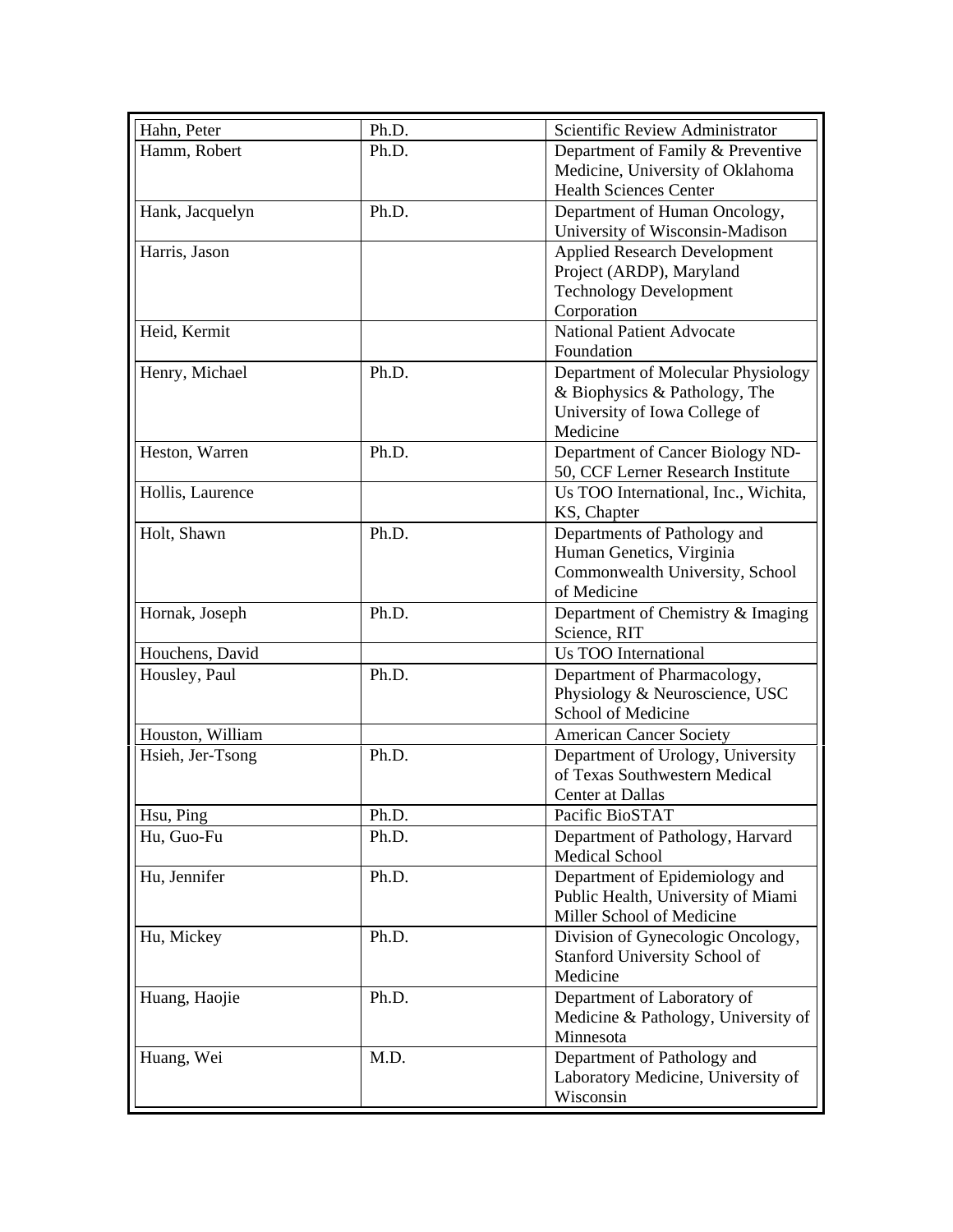| Huang, Xi          | Ph.D.       | Department of Environmental                                           |
|--------------------|-------------|-----------------------------------------------------------------------|
|                    |             | Medicine, New York University                                         |
|                    |             | School of Medicine                                                    |
| Huang, Ying        | M.D., Ph.D. | Department of Pharmacology, State                                     |
|                    |             | University of NY, Upstate Medical<br>University                       |
| Huda, Amir         | Ph.D.       | Department of Physics, California                                     |
|                    |             | State University, Fresno                                              |
| Hudson, Tamaro     | Ph.D.       | Department of Medicine, Howard<br>University                          |
| Hughes, Francis    | Ph.D.       | Department of Argolyn Biosciences,                                    |
|                    |             | Medical University of South                                           |
|                    |             | Carolina                                                              |
| Hurst, Robert      | Ph.D.       | Department of Urology, Oklahoma                                       |
|                    |             | University Health Sciences Center                                     |
| Huss, Wendy        | Ph.D.       | Department of Pharmacology and                                        |
|                    |             | Therapeutics, Roswell Park Cancer                                     |
|                    |             | Institute                                                             |
| Huynh-Watts, Trang | Ph.D.       | Scientific Review Administrator                                       |
| Hwang, Jonathan    | M.D.        | Department of Urology, Georgetown                                     |
|                    |             | University School of Medicine                                         |
| Imershein, Richard |             | <b>Us TOO International</b>                                           |
| Ittmann, Michael   | M.D., Ph.D. | Department of Pathology, Baylor                                       |
|                    |             | College of Medicine                                                   |
| Jackson, Cynthia   | Ph.D.       | Department of Pathology, Rhode<br><b>Island Hospital</b>              |
| Jacobs, Eric       | Ph.D.       | Department of Epidemiology,                                           |
|                    |             | <b>American Cancer Society</b>                                        |
| Jain, Anjali       | Ph.D.       | Department of Biomedical Sciences,                                    |
|                    |             | Cedars-Sinai Medical Center                                           |
| Jani, Ashesh       | M.D.        | Department of Radiation Oncology,                                     |
|                    |             | <b>Emory University</b>                                               |
| Jarrard, David     | M.D.        | Department of Surgery/Division of<br>Urology, University of Wisconsin |
| Johannes, Gregg    |             | Department of Pathology, Drexel                                       |
|                    |             | University College of Medicine                                        |
| Jones, Earl        |             | California Prostate Cancer Coalition                                  |
| Jones, J. Stephen  | M.D.        | Glickman Urological & Kidney                                          |
|                    |             | Institute, Cleveland Clinic                                           |
| Joshi, Amit        | Ph.D.       | Department of Radiology, Baylor                                       |
|                    |             | College of Medicine                                                   |
| Kamei, Daniel      | Ph.D.       | Department of Bioengineering,                                         |
|                    |             | <b>UCLA</b>                                                           |
| Kao, Chinghai      | Ph.D.       | Department of Urology, Indiana                                        |
|                    |             | University                                                            |
| Karan, Dev         | Ph.D.       | Department of Urology, University                                     |
|                    |             | of Kansas Medical Center                                              |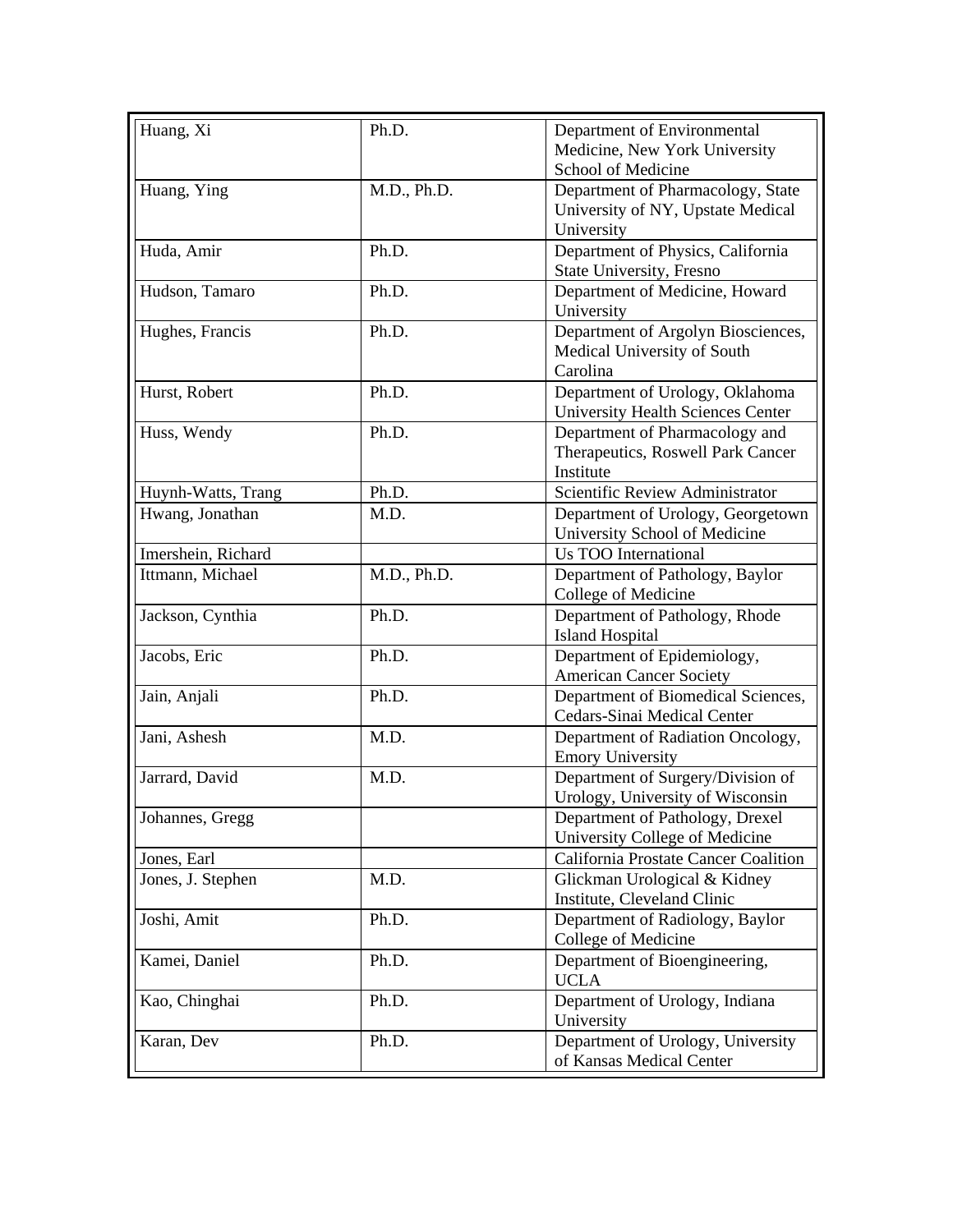| Karpf, Adam           | Ph.D.         | Department of Pharmacology and<br>Therapeutics, Roswell Park Cancer<br>Institute                             |
|-----------------------|---------------|--------------------------------------------------------------------------------------------------------------|
| Kasid, Usha           | Ph.D.         | Department of Radiation Medicine<br>and Biochemistry, and Molecular &<br>Cell Biology, Georgetown University |
| Kasl, Stanislav       | Ph.D.         | Department of Epidemiology and<br>Public Health, Yale University<br>School of Medicine                       |
| Katdare, Meena        | Ph.D.         | Department of Surgery, Weill<br>Cornell Medical College, New York<br>City                                    |
| Katiyar, Santosh      | Ph.D.         | Comprehensive Cancer Center,<br>University of Alabama at<br>Birmingham                                       |
| Kazanietz, Marcelo    | Ph.D.         | Department of Pharmacology,<br>University of Pennsylvania School of<br>Medicine                              |
| Kearns, James         |               | Virginia Prostate Cancer Coalition                                                                           |
| Keller, Evan          | Ph.D., D.V.M. | Department of Urology, University<br>of Michigan                                                             |
| Keller, Jonathan      | Ph.D.         | Center for Cancer Research,<br>Laboratory of Cancer Prevention,<br>National Cancer Institute (NCI), NIH      |
| Keller, Randal        | Ph.D., CIH    | Scientific Review Administrator                                                                              |
| Kennedy, Robert       | Ph.D.         | College of Nursing Scholarship and<br>Research Center, University of<br><b>Arkansas for Medical Sciences</b> |
| Kern, Francis         | Ph.D.         | External Scientific Affairs, Daiichi<br>Sankyo Research Institute                                            |
| Kerns, Robert         | Ph.D.         | Division of Medicinal & Natural<br>Products Chemistry, University of<br>Iowa                                 |
| Khan, Shafiq          | Ph.D.         | Department of Biological Sciences,<br><b>Clark Atlanta University</b>                                        |
| Khan, Sohaib          | Ph.D.         | Department of Cell Biology,<br>University of Cincinnati College of<br>Medicine                               |
| Kieber-Emmons, Thomas | Ph.D.         | Department of Pathology,<br>University of Arkansas for Medical<br>Sciences                                   |
| Kim, Hyeong-Reh       | Ph.D.         | Department of Pathology, Wayne<br><b>State University</b>                                                    |
| Kim, Isaac            | M.D., Ph.D.   | Department of Urologic Oncology,<br>The Cancer Institute of New Jersey                                       |
| Kim, Sung             | M.D.          | Department of Radiation Oncology,<br>The Cancer Institute of New Jersey                                      |
| Kimmons, Willie       |               | <b>American Cancer Society</b>                                                                               |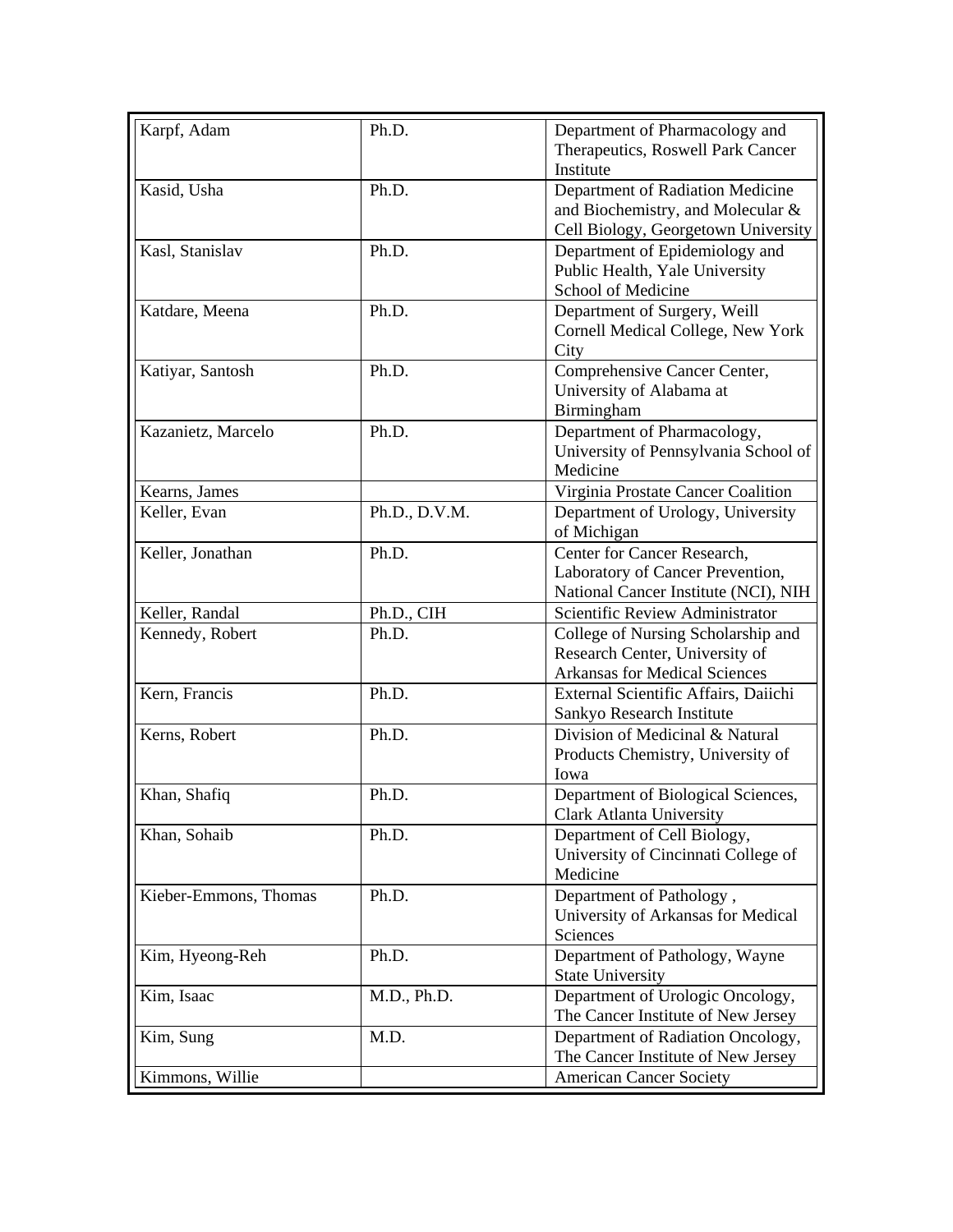| Kinders, Robert<br>Ph.D.           |              | Laboratory of Human Toxicology &                  |
|------------------------------------|--------------|---------------------------------------------------|
|                                    |              | Pharmacology, SAIC-Frederick, Inc.                |
| Klibanov, Alexander<br>Ph.D.       |              | Department of Medicine, University<br>of Virginia |
| Ph.D.<br>Klostergaard, Jim         |              | Department of Molecular & Cellular                |
|                                    |              | Oncology, M. D. Anderson Cancer                   |
|                                    |              | Center of University of Texas                     |
| Knudsen, Beatrice                  | M.D., Ph.D.  | Department of Molecular                           |
|                                    |              | Diagnostics Program, Fred                         |
|                                    |              | Hutchinson Cancer Research Center                 |
| Ph.D.<br>Knudsen, Karen            |              | Department of Cancer Biology,                     |
|                                    |              | Kimmel Cancer Center, Thomas                      |
|                                    |              | Jefferson University                              |
| Kolenko, Vladimir                  | M.D., Ph.D.  | Fox Chase Cancer Center                           |
| Kostakoglu, Lale                   | M.D., M.P.H. | Department of Radiology/Nuclear                   |
|                                    |              | Medicine, Mount Sinai Medical                     |
|                                    |              | Center                                            |
| Kothari, Manish<br>Ph.D.           |              | Simpirica, Inc.                                   |
| Koul, Hari<br>Ph.D.                |              | Department of Urology-Surgery,                    |
|                                    |              | University of Colorado at Denver                  |
|                                    |              | and Health Sciences Center                        |
| Ph.D.<br>Kozlowski, Piotr          |              | Department of Radiology/Urologic                  |
|                                    |              | Sciences, The Prostate Centre at                  |
|                                    |              | <b>VGH</b>                                        |
| Kridel, Steven<br>Ph.D.            |              | Department of Cancer Biology,                     |
|                                    |              | Wake Forest University School of                  |
|                                    |              | Medicine                                          |
| Krolewski, John                    | M.D., Ph.D.  | Department of Pathology and                       |
|                                    |              | Laboratory Medicine, University of                |
|                                    |              | California, Irvine                                |
| Ph.D.<br>Krupinski, Elizabeth      |              | Department of Radiology, University               |
|                                    |              | of Arizona                                        |
| Kultgen, Patricia<br>Ph.D.         |              | Scientific Review Administrator                   |
| Kumar, Addanki<br>Ph.D.            |              | Department of Urology, University                 |
|                                    |              | of Texas Health Science Center at                 |
|                                    |              | San Antonio                                       |
| Kumar, Deepak<br>Ph.D.             |              | Department of Biological &                        |
|                                    |              | <b>Environmental Sciences, University</b>         |
|                                    |              | of the District of Columbia                       |
| Kumar, Nagi<br>Ph.D.               |              | Department of Population Sciences,                |
|                                    |              | <b>Moffitt Cancer Center</b>                      |
| Kumar, Vijay<br>Ph.D.              |              | Department of Urology, Medical                    |
|                                    |              | College of Georgia                                |
| Kwabi-Addo, Bernard<br>Ph.D.       |              | Department of Medicine (Cancer                    |
|                                    |              | Center), Howard University                        |
| Ph.D.<br>Lafrado, Louis            |              | L&D Associates Consulting Group                   |
| Landsittel, Doug<br>Ph.D.          |              | Department of Medicine, University                |
|                                    |              | of Pittsburgh                                     |
| Langton-Webster, Beatrice<br>Ph.D. |              | R&D, Cancer Targeted Technology                   |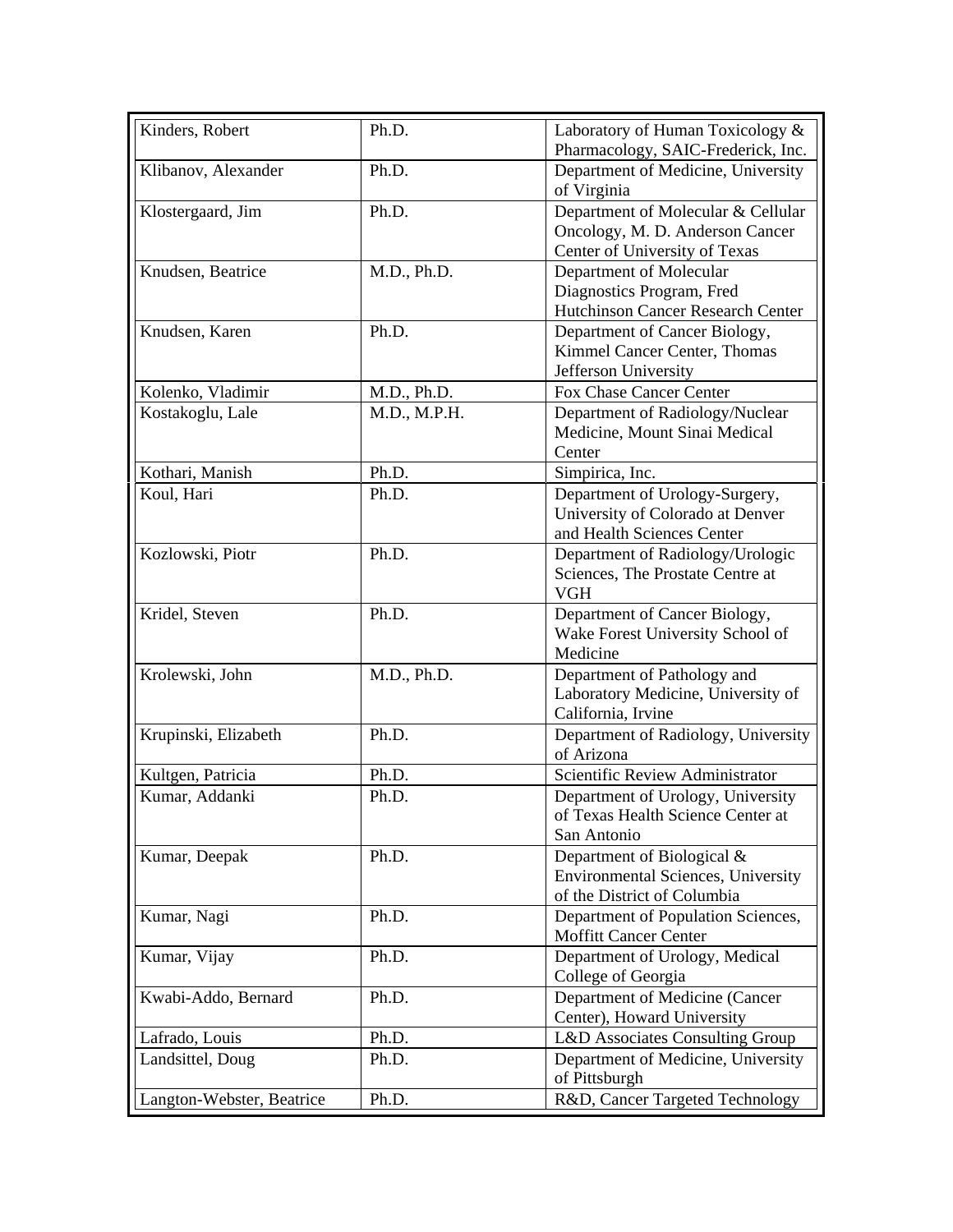|               | Department of Radiation                        |
|---------------|------------------------------------------------|
|               | Oncology/Internal Medicine,                    |
|               | University of Virginia                         |
| Ph.D.         | Division of Molecular Medicine,                |
|               | Beckman Research Institute/City of             |
|               | Hope                                           |
|               | Longwood Medical Area Prostate                 |
|               | <b>Cancer Support Group</b>                    |
| Ph.D.         | Department of Cellular and                     |
|               | Structural Biology, University of              |
|               | Texas Health Science Center at San             |
|               | Antonio                                        |
|               | Department of Urology,                         |
|               | Northwestern University Feinberg               |
|               | School of Medicine                             |
|               | Department of Radiology, Case                  |
|               | <b>Western Reserve University</b>              |
| Ph.D.         | Department of Radiology, Beth                  |
|               | <b>Israel Deaconess Medical Center</b>         |
|               | Department of Urology,                         |
|               | Northwestern University Feinberg               |
|               | School of Medicine                             |
| M.D., M.B.A.  | Scientific Review Administrator                |
| M.D., Ph.D.   | Department of Urology, University              |
|               | of Kansas Medical Center                       |
|               | Department of Urology, University              |
|               | of California, San Francisco                   |
| Ph.D.         | Department of Pharmacology,                    |
|               | Tulane University School of                    |
|               | Medicine                                       |
|               | Cancer Genomics, Maine Institute               |
|               | for Human Genetics and Health                  |
| Ph.D.         | Department of Molecular and                    |
|               | Cellular Biology, Baylor College of            |
|               | Medicine                                       |
| D.Sc.         | Department of Radiation Oncology,              |
|               | University of Florida College of               |
|               | Medicine                                       |
| M.D., Ph.D.   | Hormel Institute, University of                |
|               | Minnesota                                      |
| Ph.D., M.B.A. | James Graham Brown Cancer                      |
|               | Center, University of Louisville               |
| M.D.          | Department of Medicine, Division of            |
|               | Hematology-Oncology, University of             |
|               | California, Irvine                             |
| Ph.D.         | Department of Biochemistry &                   |
|               | Molecular Biology, University of               |
|               | Nebraska Medical Center                        |
|               | Ph.D.<br>Ph.D.<br>M.D., Ph.D.<br>M.D.<br>Ph.D. |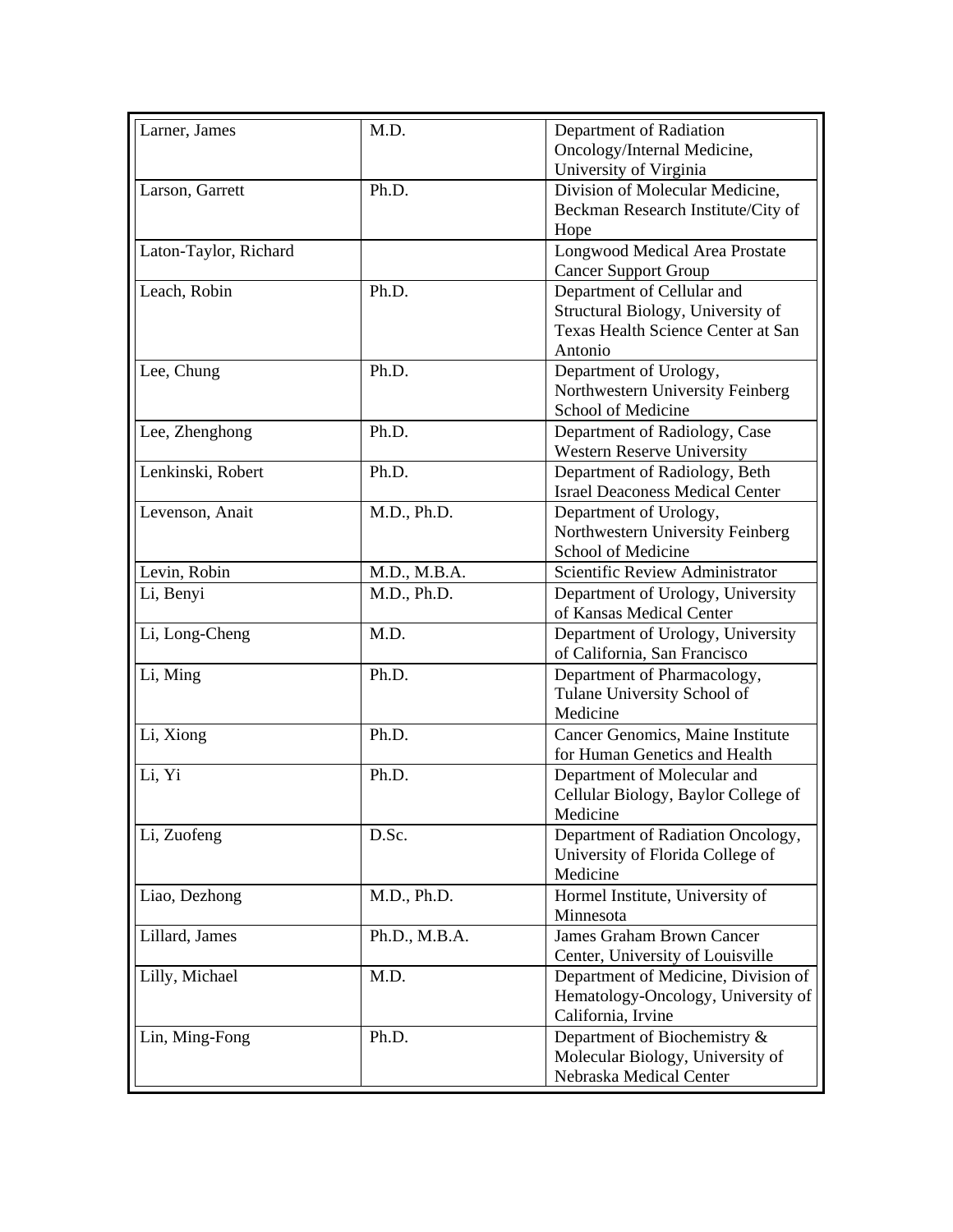| Lin, Young             | D.V.M., Ph.D. | Department of Veterinary            |
|------------------------|---------------|-------------------------------------|
|                        |               | Biosciences, Ohio State University  |
| Link, Charles          | M.D.          | <b>NewLink Genetics Corporation</b> |
| Linske-O'Connell, Lisa | Ph.D.         | Scientific Review Administrator     |
| Liu, Hongfang          | Ph.D.         | Department of Biostatistics,        |
|                        |               | Bioinformatics, and Biomathematics  |
|                        |               | (DBBB), Georgetown University       |
| Liu, Xiang             | M.D.          | Department of Microbiology and      |
|                        |               | Immunology, Medical University of   |
|                        |               | South Carolina                      |
| Lo, Joseph             | Ph.D.         | Department of Radiology, Duke       |
|                        |               | <b>University Medical Center</b>    |
| Locker, Joseph         | M.D., Ph.D.   | Department of Pathology, Albert     |
|                        |               | Einstein College of Medicine        |
| Logan, Susan           | Ph.D.         | Department of Urology &             |
|                        |               | Pharmacology, New York University   |
|                        |               | School of Medicine                  |
| Lokeshwar, Balakrishna | Ph.D.         | Department of Urology, University   |
|                        |               | of Miami School of Medicine         |
| Lu, Junxuan            | Ph.D.         | Hormel Institute Cancer Biology,    |
|                        |               | University of Minnesota             |
| Lu, Mei                | Ph.D.         | Department of Biostatistics and     |
|                        |               | Research Epidemiology, Henry Ford   |
|                        |               | Hospital                            |
| Lubaroff, David        | Ph.D.         | Department of Urology, University   |
|                        |               | of Iowa                             |
| Luo, Jun               | Ph.D.         | Department of Urology, Johns        |
|                        |               | Hopkins University                  |
| Lupold, Shawn          | Ph.D.         | Department of Urology, Johns        |
|                        |               | Hopkins University School of        |
|                        |               | Medicine                            |
| Lustgarten, Joseph     | Ph.D.         | Department of Immunology, Mayo      |
|                        |               | Clinic Arizona                      |
| Ma, Chang-Ming         | Ph.D.         | Department of Radiation Oncology,   |
|                        |               | Fox Chase Cancer Center             |
| Ma, Dangshe            | Ph.D.         | Progenics Pharmaceuticals, Inc.     |
| Ma, Jing               | M.D., Ph.D.   | Department of Medicine, Brigham &   |
|                        |               | Women's Hospital & Harvard          |
|                        |               | Medical School                      |
| MacCollin, Mia         | M.D.          | Scientific Review Administrator     |
| Mack, Walter           |               | UNC Lineberger Comprehensive        |
|                        |               | <b>Cancer Center</b>                |
| Madi, Rabii            | M.D.          | Department of Urology, University   |
|                        |               | of Arkansas for Medical Sciences    |
| Mahato, Ram            | Ph.D.         | Department of Pharmaceutical        |
|                        |               | Sciences, University of Tennessee   |
|                        |               | <b>Health Science Center</b>        |
| Manfredi, James        | Ph.D.         | Department of Oncological Sciences, |
|                        |               | Mount Sinai School of Medicine      |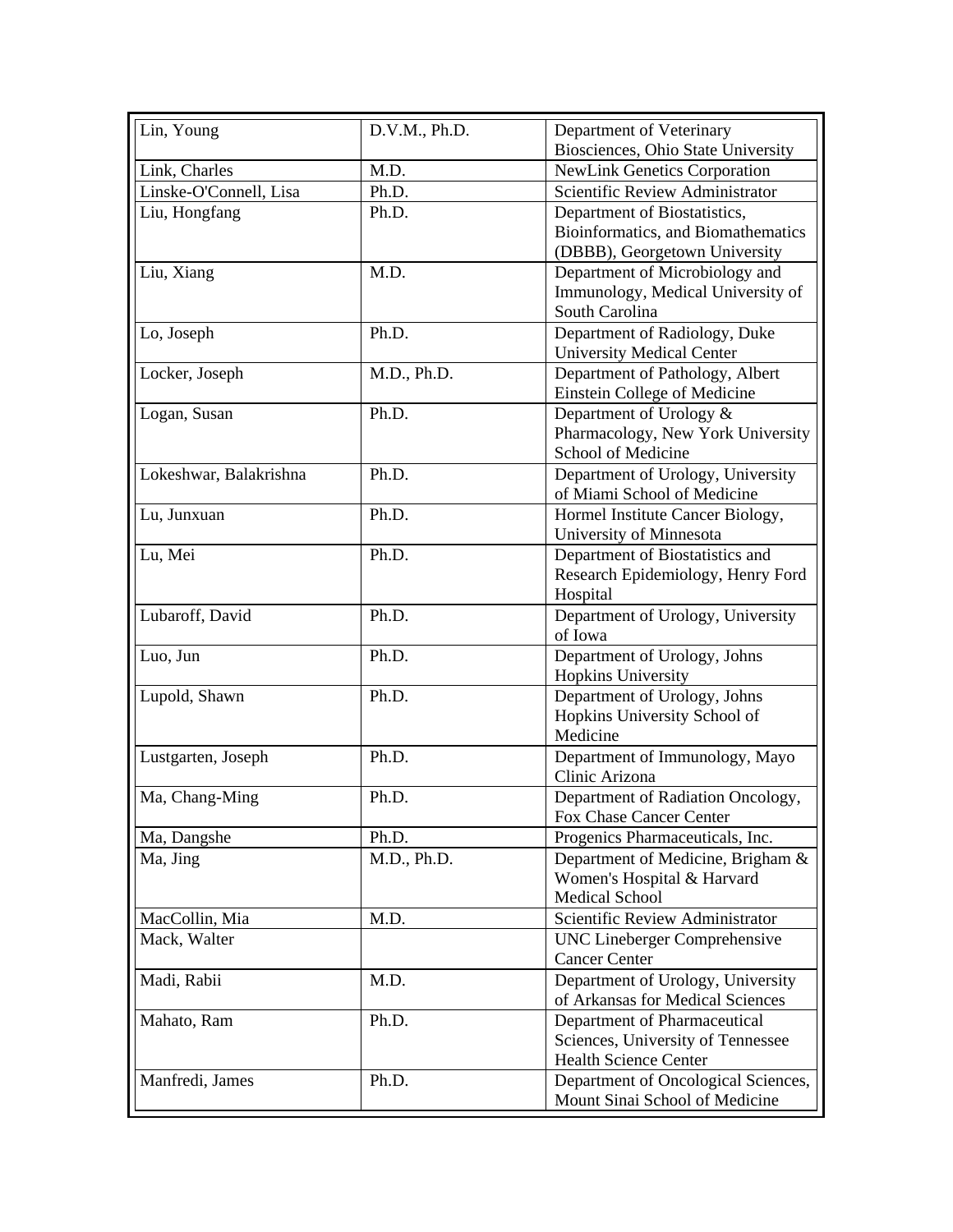| Margolis, Daniel     | M.D.            | Department of Radiology, David<br>Geffen School of Medicine at UCLA |
|----------------------|-----------------|---------------------------------------------------------------------|
| Marion, Donald       | M.D.            | Scientific Review Administrator                                     |
| Mark, Hon Fong       | Ph.D., M.B.A.   | Scientific Review Administrator                                     |
| Marker, Paul         | Ph.D.           | Division of Pharmaceutical Sciences,                                |
|                      |                 | University of Wisconsin-Madison                                     |
| Martignetti, John    | M.D., Ph.D.     | Department of Human Genetics,                                       |
|                      |                 | Pediatrics & Cancer Center, Mount                                   |
|                      |                 | Sinai School of Medicine                                            |
| Martyn, Donald       | Ph.D.           | Scientific Review Administrator                                     |
| Maschke, Karen       | Ph.D.           | The Hastings Center                                                 |
| Master, Viraj        | M.D., Ph.D.     | <b>Emory University</b>                                             |
| Mathis, James        | Ph.D.           | Department of Cellular Biology and                                  |
|                      |                 | Anatomy, Louisiana State University                                 |
|                      |                 | <b>Health Sciences Center</b>                                       |
| Matsunaga, Terry     | Ph.D., Pharm.D. | Department of Radiology, University                                 |
|                      |                 | of Arizona                                                          |
| McColl, Roderick     | Ph.D.           | Department of Radiology, University                                 |
|                      |                 | of Texas Southwestern Medical                                       |
|                      |                 | Center                                                              |
| McCubrey, James      | Ph.D.           | Department of Microbiology and                                      |
|                      |                 | Immunology, East Carolina                                           |
|                      |                 | University Brody School of                                          |
|                      |                 | Medicine                                                            |
| McGavin, Mary        | Ph.D.           | Scientific Review Administrator                                     |
| McPhaul, Michael     | M.D.            | Department of Internal Medicine, UT                                 |
|                      |                 | Southwestern                                                        |
| Mehta, Rajeshwari    | Ph.D.           | Department of Surgical Oncology,                                    |
|                      |                 | University of Illinois Medical Center                               |
| Meier, Kathryn       | Ph.D.           | Department of Nutrition and                                         |
|                      |                 | Exercise Physiology, Washington                                     |
|                      |                 | <b>State University</b>                                             |
| Menard, Cynthia      | M.D.            | Department of Radiation Oncology,                                   |
|                      |                 | <b>Princess Margaret Hospital</b>                                   |
| Meng, Maxwell        | M.D.            | Department of Urology, University                                   |
|                      |                 | of California, San Francisco                                        |
| Mercante, Donald     | Ph.D.           | Department of Biostatistics,                                        |
|                      |                 | Louisiana State University Health                                   |
|                      |                 | <b>Sciences Center</b>                                              |
| Messmer, Davorka     | Ph.D.           | Moores Cancer Center, University of<br>California, San Diego        |
| Meuillet, Emmanuelle | Ph.D.           | Department of Nutritional Sciences,                                 |
|                      |                 | University of Arizona                                               |
| Mikkelsen, Ross      | Ph.D.           | Department of Radiation Oncology,                                   |
|                      |                 | Virginia Commonwealth University                                    |
| Miller, Donald       | M.D., Ph.D.     | James Graham Brown Cancer Center                                    |
| Miranti, Cindy       | Ph.D.           | Department of Laboratory of Integrin                                |
|                      |                 | Signaling & Tumorigenesis, Van                                      |
|                      |                 | Andel Research Institute                                            |
|                      |                 |                                                                     |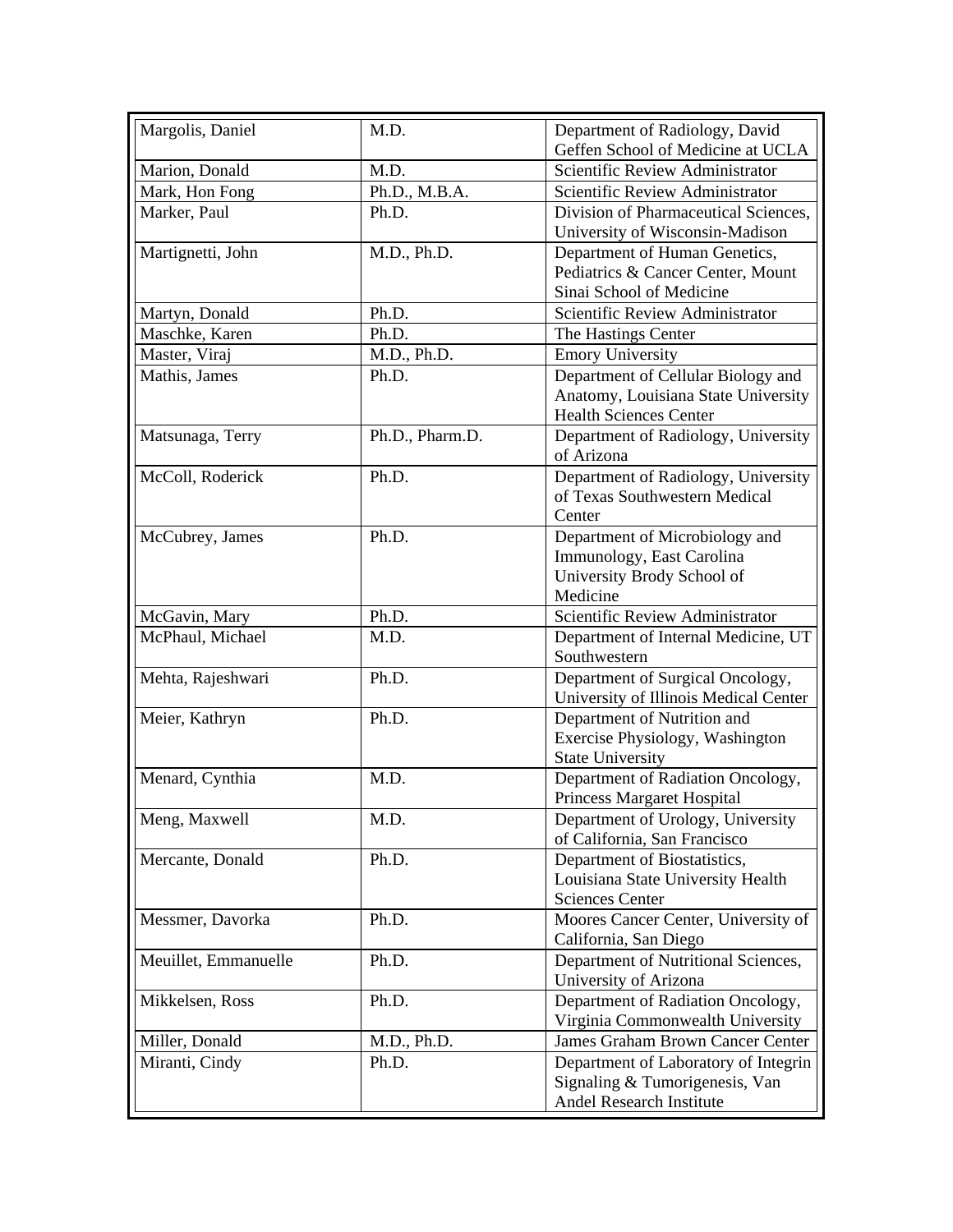| Mitchell, Robert | Ph.D.       | Department of Medicine, J.G. Brown     |
|------------------|-------------|----------------------------------------|
|                  |             | Cancer Center, University of           |
|                  |             | Louisville                             |
| Moadel, Renee    | M.D.        | Department of Nuclear Medicine,        |
|                  |             | Montefiore Medical Center, Albert      |
|                  |             | Einstein College of Medicine           |
| Modig, Carl      |             | <b>WRAMC Prostate Cancer Support</b>   |
|                  |             | Group                                  |
| Mohler, James    | M.D.        | Department of Urology, Roswell         |
|                  |             | Park Cancer Institute                  |
| Moon, Peter      |             | <b>Richmond Us TOO Prostate Cancer</b> |
|                  |             | Support                                |
| Moore, Bob       | Ph.D.       | Department of Pharmaceutical           |
|                  |             | Science, University of Tennessee       |
| Moore, V. Ed     |             | The Arkansas Prostate Cancer           |
|                  |             | Foundation                             |
| Moreno, Carlos   | Ph.D.       | Department of Pathology and            |
|                  |             | Laboratory Medicine, Winship           |
|                  |             | <b>Cancer Institute</b>                |
| Morris, Patricia | Ph.D.       | Department of Population Council,      |
|                  |             | The Rockefeller University             |
| Most, David      |             | Health Information Research,           |
|                  |             | Inc.(501c3)                            |
| Mostaghel, Elahe | M.D., Ph.D. | Clinical Research Division, Fred       |
|                  |             | Hutchinson Cancer Research Center      |
| Mueller, Barbara | Ph.D.       | Scientific Review Administrator        |
| Mukhtar, Hasan   | Ph.D.       | Department of Dermatology,             |
|                  |             | University of Wisconsin, Medical       |
|                  |             | <b>Science Center</b>                  |
| Nalcioglu, Orhan | Ph.D.       | Tu & Yuen Center for Functional        |
|                  |             | Onco-Imaging, University of            |
|                  |             | California, Irvine                     |
| Narla, Goutham   | M.D., Ph.D. | Department of Medicine, Genetics &     |
|                  |             | Genomic Sciences, Mount Sinai          |
|                  |             | School of Medicine, Icahn Medical      |
|                  |             | Institute                              |
| Navone, Nora     | M.D., Ph.D. | Department of Genitourinary            |
|                  |             | Medical Oncology, M. D. Anderson       |
|                  |             | <b>Cancer Center</b>                   |
| Nayak, Ramesh    | Ph.D.       | Scientific Review Administrator        |
| Naylor, Susan    | Ph.D.       | Department of Cellular and             |
|                  |             | Structural Biology, University of      |
|                  |             | Texas Health Science Center at San     |
|                  |             | Antonio                                |
| Neamati, Nouri   | Ph.D.       | Pharmacology and Pharmaceutical        |
|                  |             | Sciences, University of Southern       |
|                  |             | California                             |
| Neill, Kathleen  | Ph.D.       | Center for Clinical Bioethics,         |
|                  |             | Georgetown University                  |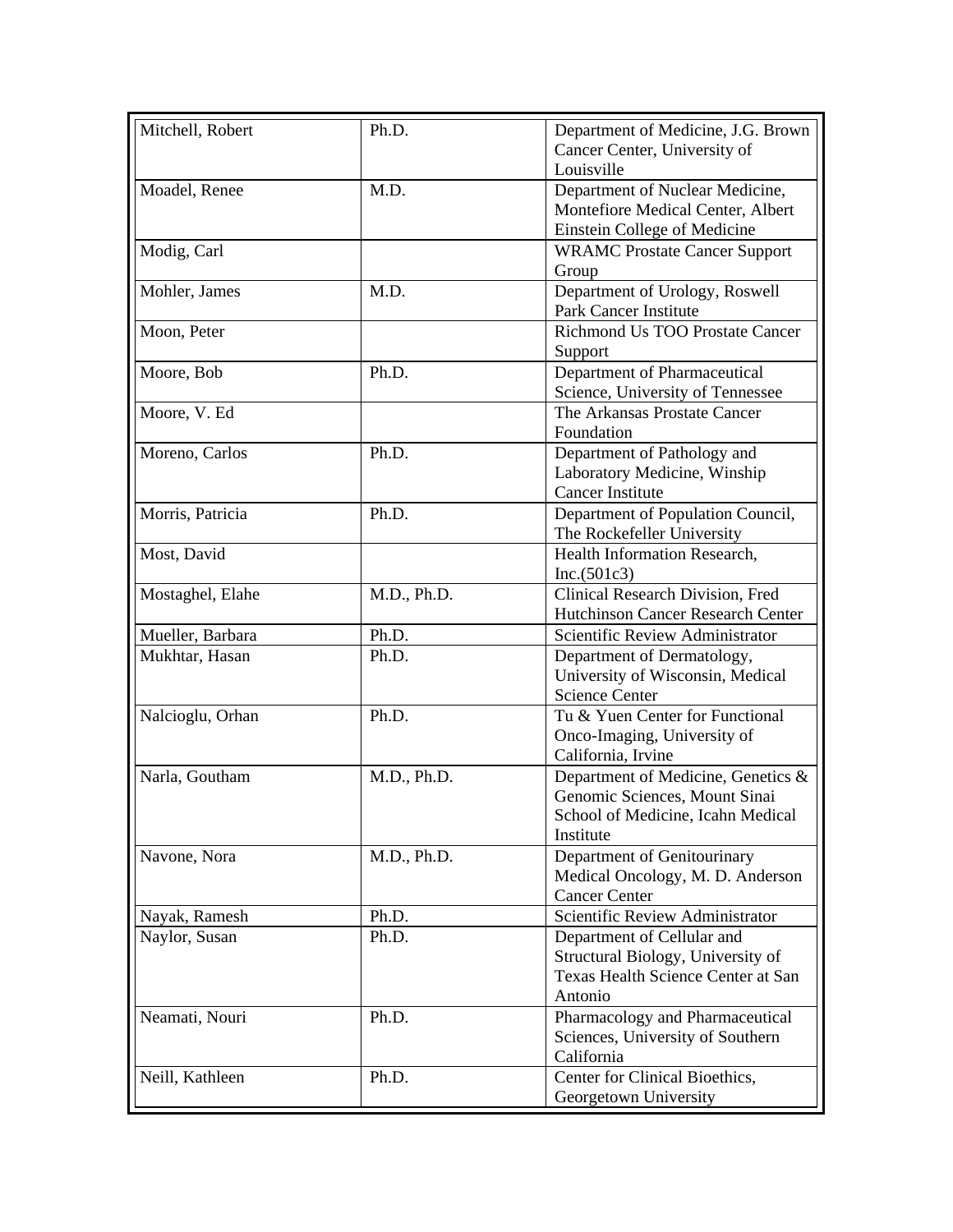| Nelson, Christian          | Ph.D.         | Memorial Sloan-Kettering Cancer<br>Center                                                     |
|----------------------------|---------------|-----------------------------------------------------------------------------------------------|
| Neugut, Alfred             | M.D., Ph.D.   | Department of Epidemiology,<br>Columbia University                                            |
| Nikolovska-Coleska, Zaneta | Ph.D.         | Department of Pathology, University<br>of Michigan, Medical School                            |
| Njar, Vincent              | Ph.D.         | Department of Pharmaceutical<br>Sciences, Thomas Jefferson<br>University                      |
| Nordeen, Steven            | Ph.D.         | Department of Pathology, University<br>of Colorado Denver                                     |
| Odedina, Folakemi          | Ph.D.         | Health Outcomes and Behavior, H.<br>Lee Moffitt Cancer Center                                 |
| Odero-Marah, Valerie       | Ph.D.         | Department of Biological Sciences,<br>Clark Atlanta University                                |
| Ogunyemi, Omolola          | Ph.D.         | Center for Biomedical Informatics,<br>Charles Drew University of<br>Medicine and Science      |
| O'Keefe, Denise            | Ph.D.         | Department of Urology, University<br>of Pittsburgh                                            |
| Olsen, Philip              |               | Us TOO International                                                                          |
| Ornstein, David            | M.D.          | Department of Urology, University<br>of California, Irvine                                    |
| O'Rourke, Maureen          | Ph.D.         | Department of Adult Health,<br>University of North Carolina,<br>Greensboro                    |
| Osman, Iman                | M.D.          | Department of Urology, New York<br>University School of Medicine                              |
| Ostrer, Harry              | M.D.          | Department of Pediatrics &<br>Pathology & Medicine, New York<br>University School of Medicine |
| Ouhtit, Allal              | Ph.D., M.P.H. | Department of Pathology, Louisiana<br><b>State University Health Sciences</b><br>Center       |
| Palakurthi, Srinath        | Ph.D.         | Rangel College of Pharmacy, Texas<br>A&M Health Science Center                                |
| Palapattu, Ganesh          | M.D.          | Department of Urology, The<br>Methodist Hospital                                              |
| Pan, Dongfeng              | Ph.D.         | Department of Radiology, University<br>of Virginia                                            |
| Paner, Gladell             | M.D.          | Departments of Pathology &<br>Urology, Loyola University Medical<br>Center                    |
| Parker, Alexander          | Ph.D.         | Department of Cancer Center, Mayo<br>Clinic                                                   |
| Paunesku, Tatjana          | Ph.D.         | Department of Radiation Oncology,<br>Northwestern University                                  |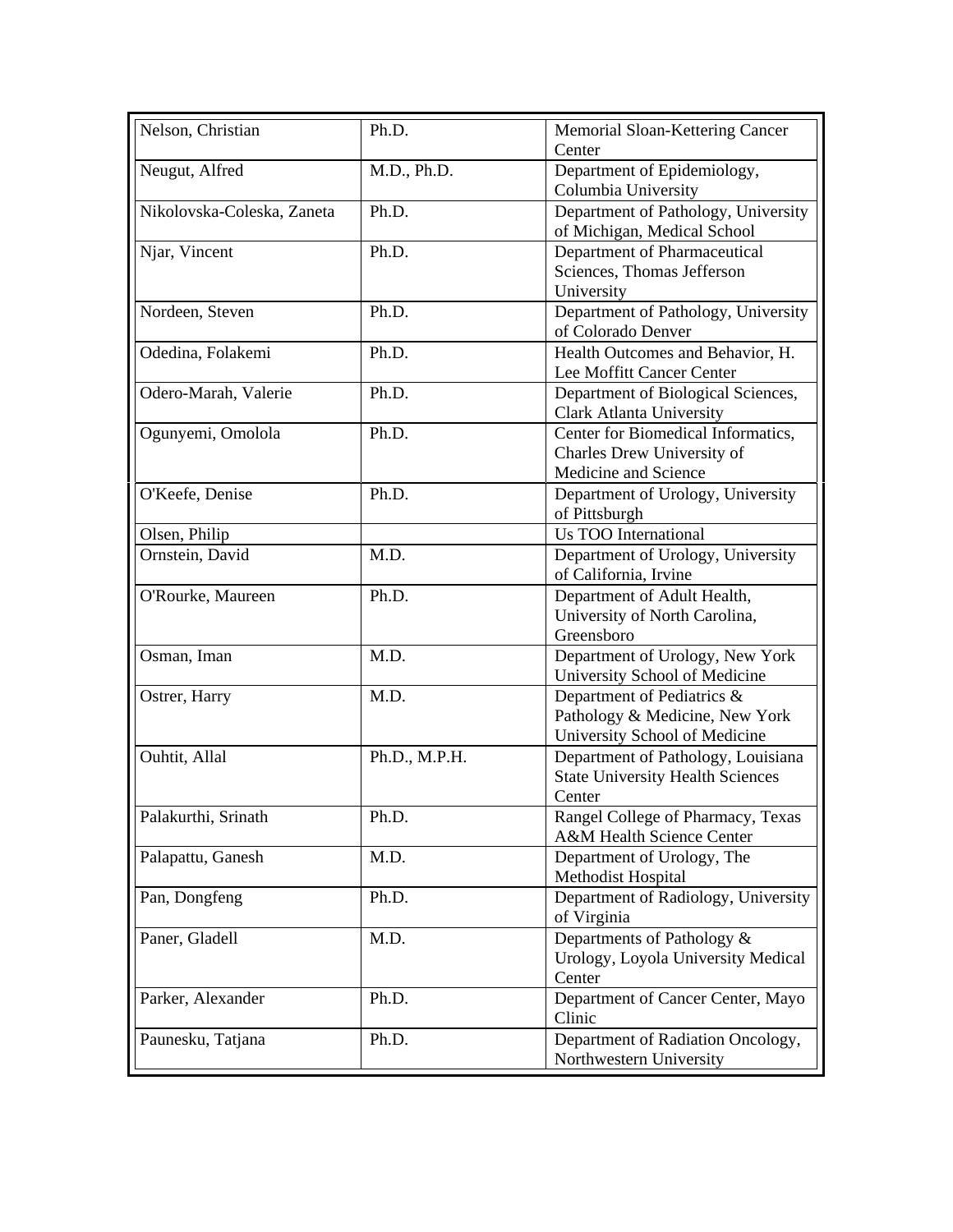| Pavalko, Fredrick     | Ph.D.       | Department of Cellular and<br>Integrative Physiology, Indiana       |
|-----------------------|-------------|---------------------------------------------------------------------|
|                       |             | University                                                          |
| Peehl, Donna          | Ph.D.       | Department of Urology, Stanford<br><b>University Medical Center</b> |
|                       | Ph.D.       | <b>Texas Tech University Health</b>                                 |
| Pence, Barbara        |             | <b>Sciences Center</b>                                              |
| Perales, Miguel-Angel | M.D.        | Department of Medicine, Memorial                                    |
|                       |             | Sloan-Kettering Cancer Center                                       |
| Perambakam, Supriya   | Ph.D.       | Department of Medicine, Section of                                  |
|                       |             | Hematology and Oncology,                                            |
|                       |             | University of Illinois                                              |
| Perez-Stable, Carlos  | Ph.D.       | Department of                                                       |
|                       |             | Medicine/Endocrinology, Miami                                       |
|                       |             | V.A. Medical Center                                                 |
| Pfarr, Curt           | Ph.D.       | Department of Medical Education,                                    |
|                       |             | Paul L. Foster School of Medicine                                   |
| Pflug, Beth           | Ph.D.       | Department of Medicine, Indiana                                     |
|                       |             | University                                                          |
| Phelan, Catherine     | M.D., Ph.D. | Department of Epidemiology and                                      |
|                       |             | Genetics, Moffitt Cancer Center                                     |
| Phillips, Mark        | Ph.D.       | Department of Radiation Oncology,                                   |
|                       |             | University of Washington Medical                                    |
|                       |             | Center                                                              |
| Pisarev, Vladimir     | Ph.D.       | Department of Surgery, University of<br>Nebraska Medical Center     |
| Plante, Mark          | M.D.        | Department of Surgery, Division of                                  |
|                       |             | Urology, University of Vermont                                      |
| Plas, David           | Ph.D.       | Department of Cancer and Cell                                       |
|                       |             | Biology, University of Cincinnati                                   |
| Plymate, Stephen      | M.D.        | Department of Medicine, University                                  |
|                       |             | of Washington                                                       |
| Popejoy, Michael      |             | Us TOO Charlotte, NC, Chapter                                       |
| Posadas, Edwin        | M.D.        | Departments of Medicine and                                         |
|                       |             | Surgery, University of Chicago                                      |
| Potts, Robert E.      |             | Us TOO International                                                |
| Prochownik, Edward    | M.D., Ph.D. | Department of                                                       |
|                       |             | Hematology/Oncology, Children's                                     |
|                       |             | <b>Hospital of Pittsburgh</b>                                       |
| Qiu, Yun              | Ph.D.       | Department of Pharmacology &                                        |
|                       |             | <b>Experimental Therapeutics,</b>                                   |
|                       |             | University of Maryland School of                                    |
|                       |             | Medicine                                                            |
| Rana, Ajay            | Ph.D.       | Department of Pharmacology,                                         |
|                       |             | Loyola University Medical Center                                    |
| Rasheed, Jamal        |             | <b>Us TOO International</b>                                         |
| Reddy, Prem-Veer      | Ph.D.       | Department of Vattikuti Urology                                     |
|                       |             | Institute, Henry Ford Health System                                 |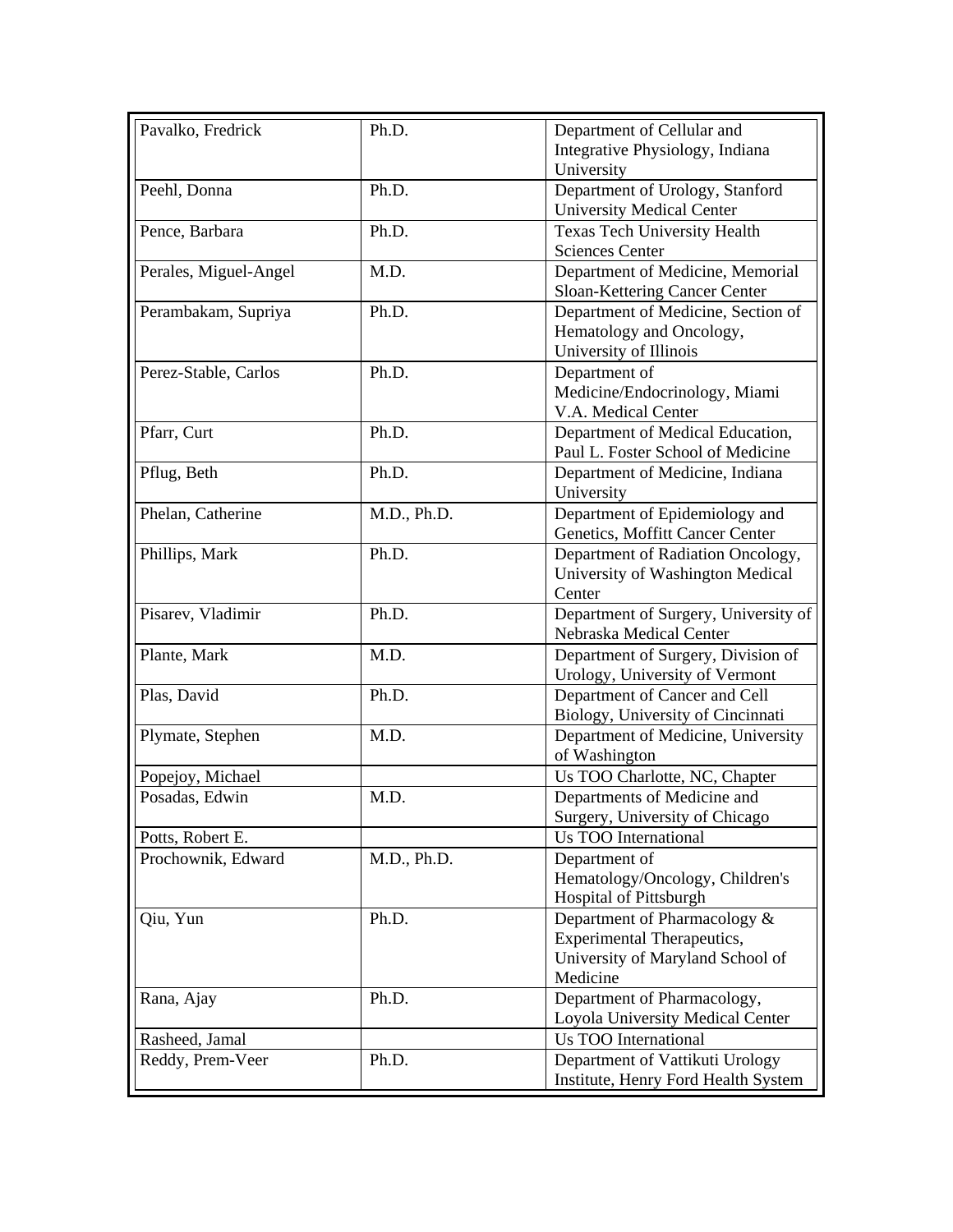| Rhim, Johng            | M.D.         | Department of Surgery, Center for<br>Prostate Disease Research, USUHS                             |
|------------------------|--------------|---------------------------------------------------------------------------------------------------|
| Rickman, David         | Ph.D.        | Department of Pathology and<br>Laboratory Medicine, Weill Cornell<br><b>Medical College</b>       |
| Riegel, Anna           | Ph.D.        | Department of Lombardi Cancer<br>Center, Georgetown University<br><b>Medical Center</b>           |
| Riobo, Natalia         | Ph.D.        | Department of Biochemistry &<br>Molecular Biology, Thomas<br>Jefferson University                 |
| Roach, Mack            | M.D.         | Department of Urology, University<br>of California, San Francisco                                 |
| Rosenberg, Jonathan    | M.D.         | Department of Medical Oncology,<br>Dana-Farber Cancer Institute                                   |
| Rosser, Charles        | M.D., M.B.A. | Department of Urologic Oncology,<br>M. D. Anderson Cancer<br>Center/University of Central Florida |
| Rowan, Brian           | Ph.D.        | Department of Structural and<br>Cellular Biology, Tulane University<br>School of Medicine         |
| Rybicki, Benjamin      | Ph.D.        | Department of Biostatistics &<br>Research Epidemiology, Henry Ford<br><b>Health System</b>        |
| Saenz, R.D.            |              | <b>Arkansas Prostate Cancer</b><br>Foundation                                                     |
| Salazar-Fontana, Laura | Ph.D.        | Scientific Review Administrator                                                                   |
| Salem, Aliasger        | Ph.D.        | Department of Pharmaceutics,<br>University of Iowa                                                |
| Samy, Anantha          | Ph.D.        | Department of Surgery, University of<br>Alabama School of Medicine,<br>Birmingham                 |
| Sanderson, Maureen     | Ph.D.        | Department Obstetrics and<br>Gynecology, Meharry Medical<br>College                               |
| Sarkar, Fazlul         | Ph.D.        | Department of Pathology, Wayne<br><b>State University School of Medicine</b>                      |
| Saxena, Neeraj         | Ph.D.        | Department of Medicine, School of<br>Medicine, Emory University                                   |
| Schneider, Barbara     | Ph.D.        | Department of Medicine, Vanderbilt<br><b>University Medical Center</b>                            |
| Schwartz, Harold       | Ph.D.        | Scientific Review Administrator                                                                   |
| Seo, Youngho           | Ph.D.        | Department of Radiology &<br>Biomedical Imaging, University of<br>California, San Francisco       |
| Shah, Girish           | Ph.D.        | Department of Pharmaceutical<br>Sciences, University of Louisiana                                 |
| Shapiro, Paul          | Ph.D.        | University of Maryland School of<br>Pharmacy                                                      |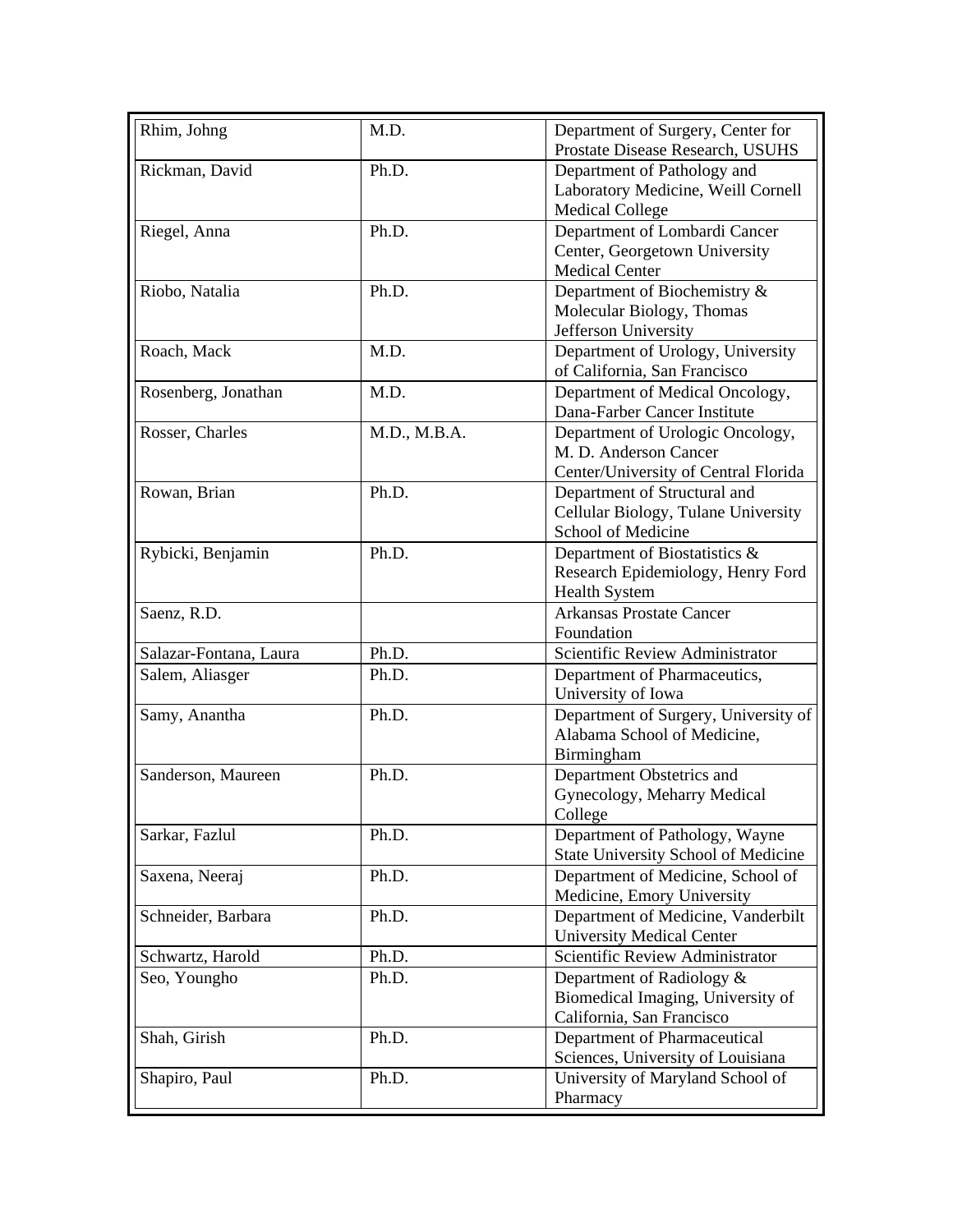| Sharifi, Nima              | M.D.        | Division of Hematology/Oncology,     |
|----------------------------|-------------|--------------------------------------|
|                            |             | UT Southwestern Medical Center       |
| Sharma, Dipali             | M.D., Ph.D. | Department of Hematology &           |
|                            |             | Oncology, Emory University School    |
|                            |             | of Medicine                          |
| Sheikh, M. Saeed           | M.D., Ph.D. | Department of Pharmacology, SUNY     |
|                            |             | <b>Upstate Medical University</b>    |
| Shen, Dinggang             | Ph.D.       | Department of Radiology, University  |
|                            |             | of North Carolina at Chapel Hill     |
| Shen, Zhiyuan              | M.D., Ph.D. | Department of Radiation Oncology,    |
|                            |             | Division of Radiation Cancer         |
|                            |             | Biology, University of Medicine &    |
|                            |             | Dentistry of New Jersey Medical      |
|                            |             | School                               |
| Sheng, Shijie              | Ph.D.       | Department of Pathology, Wayne       |
|                            |             | State University School of Medicine  |
| Shepard, George            |             | Prostate Cancer Coalition of NC      |
| Shi, Jiaqi                 | M.D., Ph.D. | Department of Pathology, University  |
|                            |             | of Arizona                           |
| Shi, Yufang                | Ph.D.       | Department of Molecular Genetics,    |
|                            |             | Microbiology & Immunology,           |
|                            |             | University of Medicine & Dentistry   |
|                            |             | of NJ, Robert Wood Johnson           |
|                            |             | <b>Medical School</b>                |
| Showalter, Paul            |             | <b>Chestertown Hospital Prostate</b> |
|                            |             | <b>Support Group</b>                 |
| Showe, Michael             | Ph.D.       | Department of Computational          |
|                            |             | Biology, Wistar Institute            |
| Shridhar, Vijayalakshmi    | Ph.D.       | Department of Experimental           |
|                            |             | Pathology, Mayo Clinic College of    |
|                            |             | Medicine                             |
| Shrikant, Protul           | Ph.D.       | Department of Immunology, Roswell    |
|                            |             | <b>Park Cancer Institute</b>         |
| Shukla, Girish             | Ph.D.       | Department of Biology, Cleveland     |
|                            |             | <b>State University</b>              |
| Shuman, Marc               | M.D.        | Department of Medicine, University   |
|                            |             | of California, San Francisco         |
| Shurin, Michael            | M.D., Ph.D. | Department of Pathology and          |
|                            |             | Immunology, University of            |
|                            |             | <b>Pittsburgh Medical Center</b>     |
| Sikes, Robert              | Ph.D.       | Department of Biological Sciences,   |
|                            |             | University of Delaware               |
| Simpson, Melanie           | Ph.D.       | Department of Biochemistry,          |
|                            |             | University of Nebraska-Lincoln       |
|                            | Ph.D.       |                                      |
| Simpson-Haidaris, Patricia |             | Department of Medicine,              |
|                            |             | Hematology-Oncology, University of   |
|                            |             | Rochester School of Medicine &       |
|                            |             | Dentistry                            |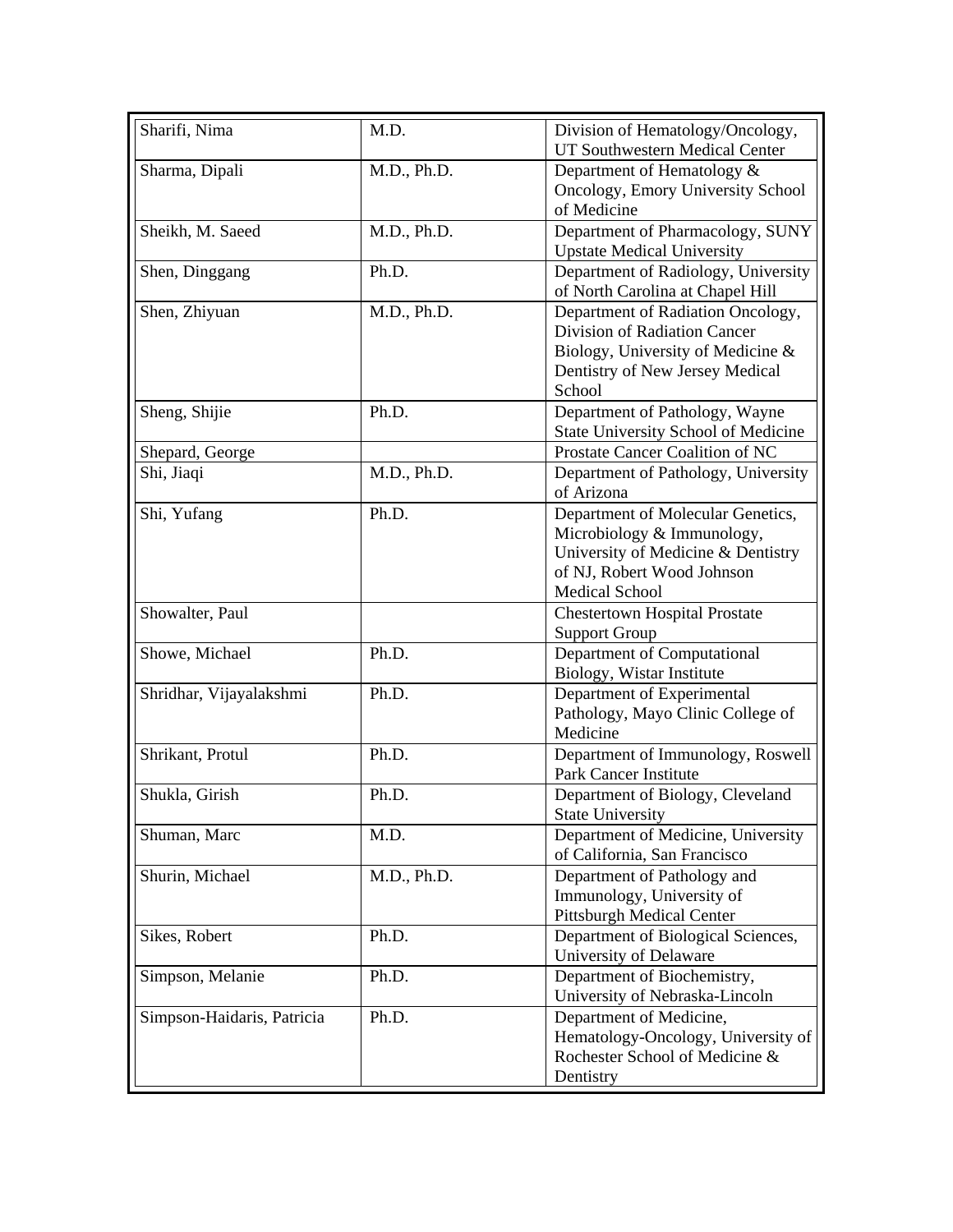| Singal, Rakesh       | M.D.        | Department of                                              |
|----------------------|-------------|------------------------------------------------------------|
|                      |             | Hematology/Oncology, University of                         |
|                      |             | Miami                                                      |
| Singh, Ajay          | Ph.D.       | Mitchell Cancer Institute, University                      |
|                      |             | of South Alabama                                           |
| Singh, Anurag        | M.D.        | Department of Radiation Medicine,                          |
|                      |             | <b>Roswell Park Cancer Institute</b>                       |
| Singh, Brij          | Ph.D.       | Department of Biochemistry and                             |
|                      |             | Molecular Biology, University of                           |
|                      |             | North Dakota                                               |
| Singh, Rakesh        | Ph.D.       | Department of Pathology and                                |
|                      |             | Microbiology, University of                                |
|                      |             | Nebraska Medical Center                                    |
| Singh, Shailesh      | Ph.D.       | Department of Microbiology &                               |
|                      |             | Immunology and J.G. Brown Cancer                           |
|                      |             | Center, University of Louisville                           |
|                      |             | School of Medicine                                         |
| Singletary, Keith    | Ph.D.       | Scientific Review Administrator                            |
| Sinha, Akhouri       | Ph.D.       | Department of Genetics, Cell                               |
|                      |             | Biology and Development,                                   |
|                      |             | University of Minnesota                                    |
| Skinner, Halcyon     | Ph.D.       | Department of Population Health                            |
|                      |             | Sciences, University of Wisconsin-                         |
|                      |             | Madison                                                    |
|                      |             |                                                            |
| Slaton, Joel         | M.D.        | Department of Urologic Surgery,<br>University of Minnesota |
| Sloboda, Walter      | M.A.        | Scientific Review Administrator                            |
| Smith, Allen         | M.S.        |                                                            |
|                      |             | Scientific Review Administrator                            |
| Smith, Matthew       | M.D., Ph.D. | Department of Medicine, Harvard<br><b>Medical School</b>   |
| Smith, Steven        | Ph.D.       | Department Molecular Science,                              |
|                      |             | Division of Urology and Urologic                           |
|                      |             | Oncology, City of Hope, Beckman                            |
|                      |             | <b>Research Institute</b>                                  |
| Solit, David         | M.D.        | Department of Medicine, Memorial                           |
|                      |             | Sloan-Kettering Cancer Center                              |
| Song, Danny          | M.D.        | Department of Radiation Oncology                           |
|                      |             | and Molecular Radiation Sciences,                          |
|                      |             | Johns Hopkins University School of                         |
|                      |             | Medicine                                                   |
| Spiegelman, Vladimir | M.D., Ph.D. | Department of Dermatology,                                 |
|                      |             | University of Wisconsin School of                          |
|                      |             | Medicine and Public Health                                 |
| Spielman, Glenn      |             | <b>American Cancer Society</b>                             |
| Spielmann, H. Peter  | Ph.D.       | Department of Molecular & Cellular                         |
|                      |             | Biochemistry, University of                                |
|                      |             | Kentucky                                                   |
| Spurgeon, William    |             | Alta Bates Summit Medical Center                           |
|                      |             |                                                            |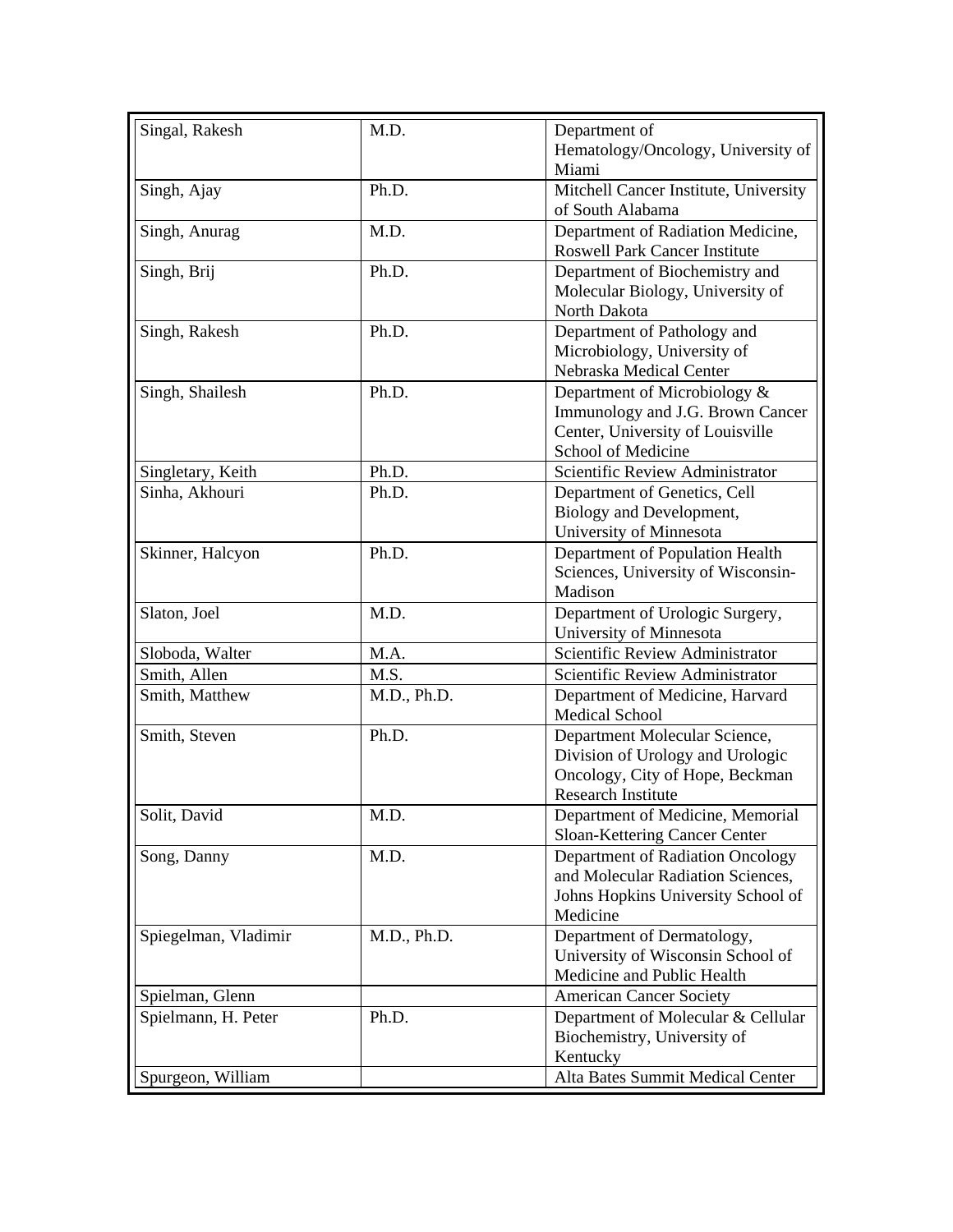| Srivastava, Sanjay  | Ph.D.       | Department of Pharmaceutical          |
|---------------------|-------------|---------------------------------------|
|                     |             | Sciences, Texas Tech University       |
|                     |             | <b>Health Sciences Center</b>         |
| Stefaneanu, Lucia   | Ph.D.       | Scientific Review Administrator       |
| Stewart, LaMonica   | Ph.D.       | Department of Cancer Biology,         |
|                     |             | <b>Meharry Medical College</b>        |
| Strobl, Jeannine    | Ph.D.       | Department of Computer &              |
|                     |             | Electrical Engineering, Virginia Tech |
| Strom, Sara         | Ph.D.       | Department of Epidemiology, The       |
|                     |             | University of Texas M. D. Anderson    |
|                     |             | <b>Cancer Center</b>                  |
| Su, Zhen            | M.D.        | Department of Urology, University     |
|                     |             | of Florida, College of Medicine       |
| Sui, Guangchao      | Ph.D.       | Department of Cancer Biology,         |
|                     |             | Wake Forest University School of      |
|                     |             | Medicine                              |
| Tai, Hsin-Hsiung    | Ph.D.       | Department of Pharmaceutical          |
|                     |             | Sciences, University of Kentucky      |
| Tang, Dean          | M.D., Ph.D. | Department of Carcinogenesis,         |
|                     |             | University of Texas M. D. Anderson    |
|                     |             | <b>Cancer Center</b>                  |
| Telang, Sucheta     | M.B.B.S.    | Brown Cancer Center, University of    |
|                     |             | Louisville                            |
| Terris, Martha      | M.D.        | Department of Urology, The Medical    |
|                     |             | College of Georgia                    |
| Thomas, M. Albert   | Ph.D.       | Department of Radiological            |
|                     |             | Sciences, University of California,   |
|                     |             | Los Angeles David Geffen School of    |
|                     |             | Medicine                              |
| Thompson, Todd      | Ph.D.       | College of Pharmacy, University of    |
|                     |             | New Mexico                            |
| Thoresen, Norman    |             | <b>Us TOO International</b>           |
| Thoreson, Bruce     |             | Us TOO International                  |
| Thuillier, Phillipe | Ph.D.       | PHPM, Oregon Health Sciences          |
|                     |             | University                            |
| Tiwari, Raj         | Ph.D.       | Department of Microbiology &          |
|                     |             | Immunology, New York Medical          |
|                     |             | College                               |
| Tolosa, Leah        | Ph.D.       | Department of Chemical &              |
|                     |             | Biochemical Engineering, University   |
|                     |             | of Maryland Baltimore Country         |
| Townsend, Alan      | Ph.D.       | Department of Biochemistry, Wake      |
|                     |             | Forest University School of           |
|                     |             | Medicine                              |
| Troester, Melissa   | Ph.D.       | Department of Epidemiology,           |
|                     |             | University of North Carolina at       |
|                     |             | Chapel Hill                           |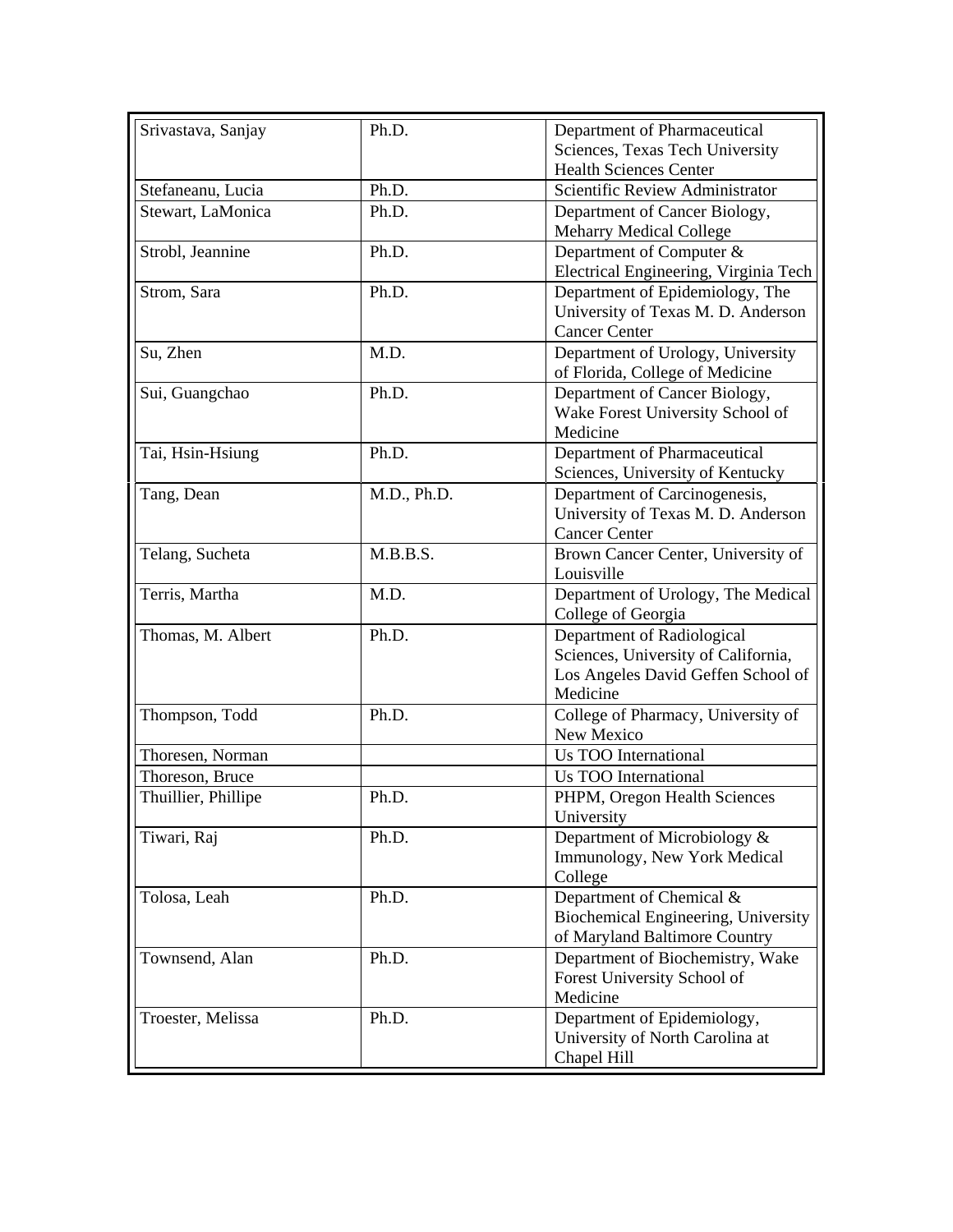| Turley, Eva                | Ph.D.         | Department of                       |
|----------------------------|---------------|-------------------------------------|
|                            |               | Oncology/Biochemistry, London       |
|                            |               | <b>Regional Cancer Program</b>      |
| Uchio, Edward              | M.D.          | Department of Surgery, Yale         |
|                            |               | University School of Medicine       |
| Vadgama, Jaydutt           | Ph.D.         | Department of Internal Medicine,    |
|                            |               | Division of Cancer Research and     |
|                            |               | Training, UCLA /Charles Drew        |
|                            |               | University of Medicine and Science  |
| Varambally, Sooryanarayana | Ph.D.         | Center for Translational Pathology, |
|                            |               | Department of Pathology, University |
|                            |               | of Michigan                         |
| Velan, S. Sendhil          | Ph.D.         | Department of Radiology, West       |
|                            |               | Virginia University                 |
| Vella, Anthony             | Ph.D.         | Department of Immunology,           |
|                            |               | University of Connecticut Health    |
|                            |               | Center                              |
| Veltri, Robert             | Ph.D.         | Department of Urology, Johns        |
|                            |               | Hopkins University School of        |
|                            |               | Medicine                            |
| Verma, Ajit                | Ph.D.         | Department of Human Oncology,       |
|                            |               | University of Wisconsin             |
| Vishwanatha, Jamboor       | Ph.D.         | Department of Biomedical Sciences,  |
|                            |               | University of North Texas Health    |
|                            |               | <b>Science Center</b>               |
| Wang, Sheng                | Ph.D.         | Department of Cancer Research       |
|                            |               | Center, Boston University School of |
|                            |               | Medicine                            |
| Wang, Zhou                 | Ph.D.         | Department of Urology, University   |
|                            |               | of Pittsburgh                       |
| Ward, John                 | M.D.          | Department of Urology, University   |
|                            |               | of Texas M. D. Anderson Cancer      |
|                            |               | Center                              |
| Watson, Dennis             | Ph.D.         | Department of Pathology &           |
|                            |               | Laboratory Medicine, Medical        |
|                            |               | University of South Carolina        |
| Wear, Keith                | Ph.D.         | Center for Devices and Radiological |
|                            |               | Health, U.S. Food and Drug          |
|                            |               | Administration                      |
| Weber, Georg               | M.D., Ph.D.   | College of Pharmacy, University of  |
|                            |               | Cincinnati Medical Center           |
| Weber, Horst               | M.D.          | Department of Gastroenterology,     |
|                            |               | Boston University School of         |
|                            |               | Medicine                            |
| Weinhardt, William         |               | <b>American Cancer Society</b>      |
| Wells, Alan                | M.D., D.M.Sc. | Department of Pathology, University |
|                            |               | of Pittsburgh                       |
| Westcott, Mary             | Ph.D.         | Scientific Review Administrator     |
|                            |               |                                     |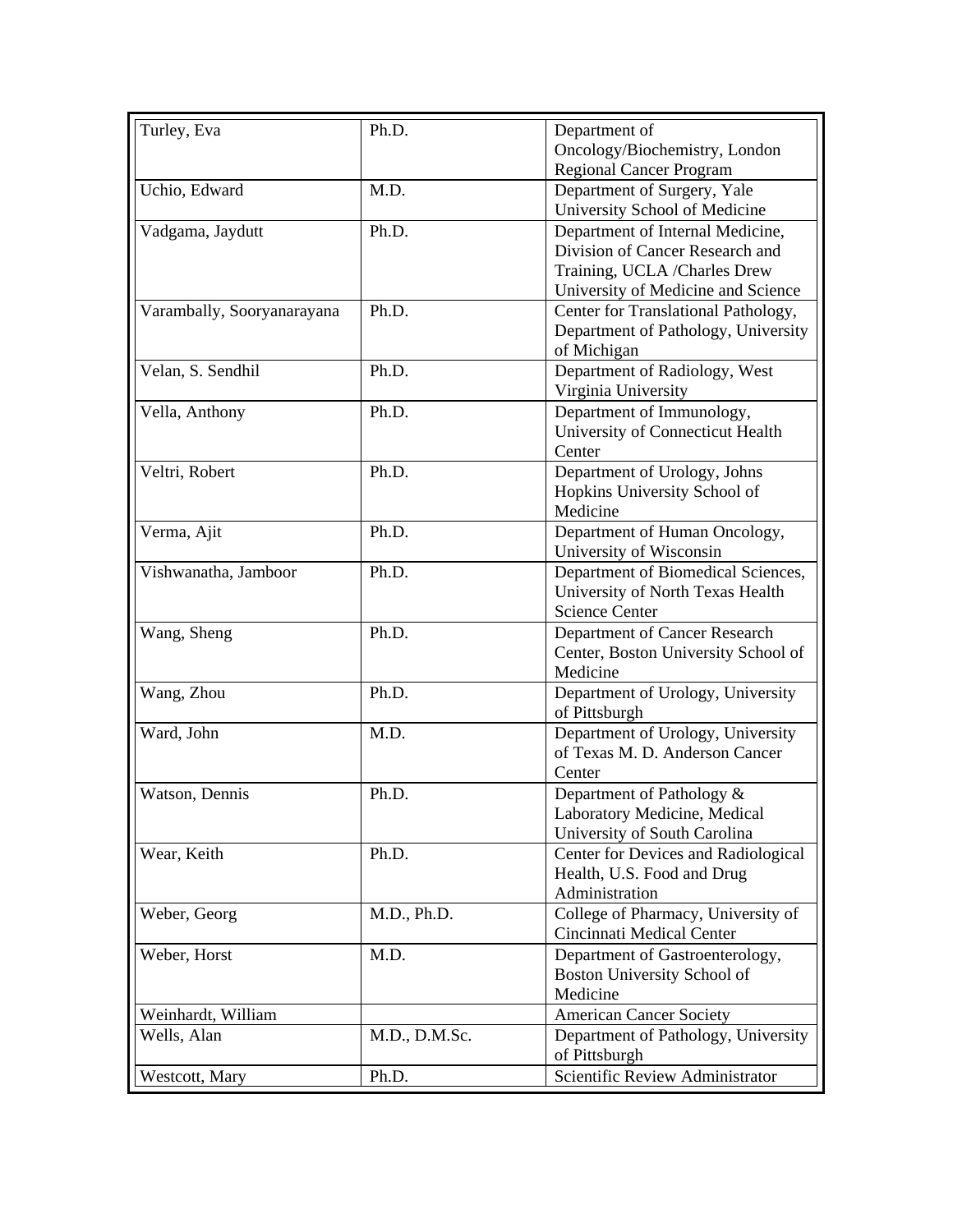| Whiting, Bruce          | Ph.D.                | Department of Radiology,                                                |
|-------------------------|----------------------|-------------------------------------------------------------------------|
|                         |                      | Washington University School of                                         |
|                         |                      | Medicine                                                                |
| Wick, Jo                | Ph.D.                | Department of Biostatistics,                                            |
|                         |                      | University of Kansas Medical Center                                     |
| Williams, Bart          | Ph.D.                | Department of Cell Signaling &                                          |
|                         |                      | Carcinogenesis, Van Andel Research                                      |
|                         |                      | Institute                                                               |
| Williams, Briana        | Ph.D.                | Department of Urology, Louisiana                                        |
|                         |                      | <b>State University Health Sciences</b><br>Center                       |
| Williams-Brown, Shanita | Ph.D., M.P.H.        | Department of Community Health                                          |
|                         |                      | and Preventive Medicine, Morehouse                                      |
|                         |                      | School of Medicine                                                      |
| Wilson, Brian           | Ph.D.                | Department of Medical Biophysics,                                       |
|                         |                      | Ontario Cancer Institute, University                                    |
|                         |                      | of Toronto                                                              |
| Wilson, Michael         | Ph.D.                | Department of Research Service                                          |
|                         |                      | (151), Veterans Administration                                          |
|                         |                      | <b>Medical Center</b>                                                   |
| Winter, Rachel          | Ph.D.                | Scientific Review Administrator                                         |
| Wolf, Leslie            | J.D., M.P.H.         | College of Law, Georgia State                                           |
|                         |                      | University                                                              |
| Woloschak, Gayle        | Ph.D.                | Department of Radiation Oncology,                                       |
|                         |                      | Radiology, Cell & Molecular                                             |
|                         |                      | Biology, Northwestern University                                        |
|                         |                      | Feinberg School of Medicine                                             |
| Woodle, Martin          | Ph.D.                | Aparna Bioscience Corporation                                           |
| Woods, Virginia Diane   | Dr.P.H., M.S.N.,     | Department of Psychology,                                               |
| Woolfenden, James       | B.S.N., R.N.<br>M.D. | University of California, Riverside<br>Department of Radiology, Nuclear |
|                         |                      | Medicine Division, University of                                        |
|                         |                      | Arizona                                                                 |
| Woraratanadharm, Jan    | Ph.D.                | GenPhar, Inc.                                                           |
| Wright, Margaret        | Ph.D.                | Department of Pathology, University                                     |
|                         |                      | of Illinois at Chicago                                                  |
| Wu, Jennifer            | Ph.D.                | Department of Medicine, University                                      |
|                         |                      | of Washington                                                           |
| Wu, T.C.                | M.D., Ph.D.          | Department of Pathology, Johns                                          |
|                         |                      | Hopkins University School of                                            |
|                         |                      | Medicine                                                                |
| Wydro, Robert           | Ph.D.                | <b>Cancer Targeted Technology</b>                                       |
| Xia, Fen                | M.D., Ph.D.          | Department of Radiation Oncology,                                       |
|                         |                      | Vanderbilt University Medical                                           |
|                         |                      | Center                                                                  |
| Xiao, Zhi-Xiong         | Ph.D.                | Department of Biochemistry, Boston                                      |
|                         |                      | University School of Medicine                                           |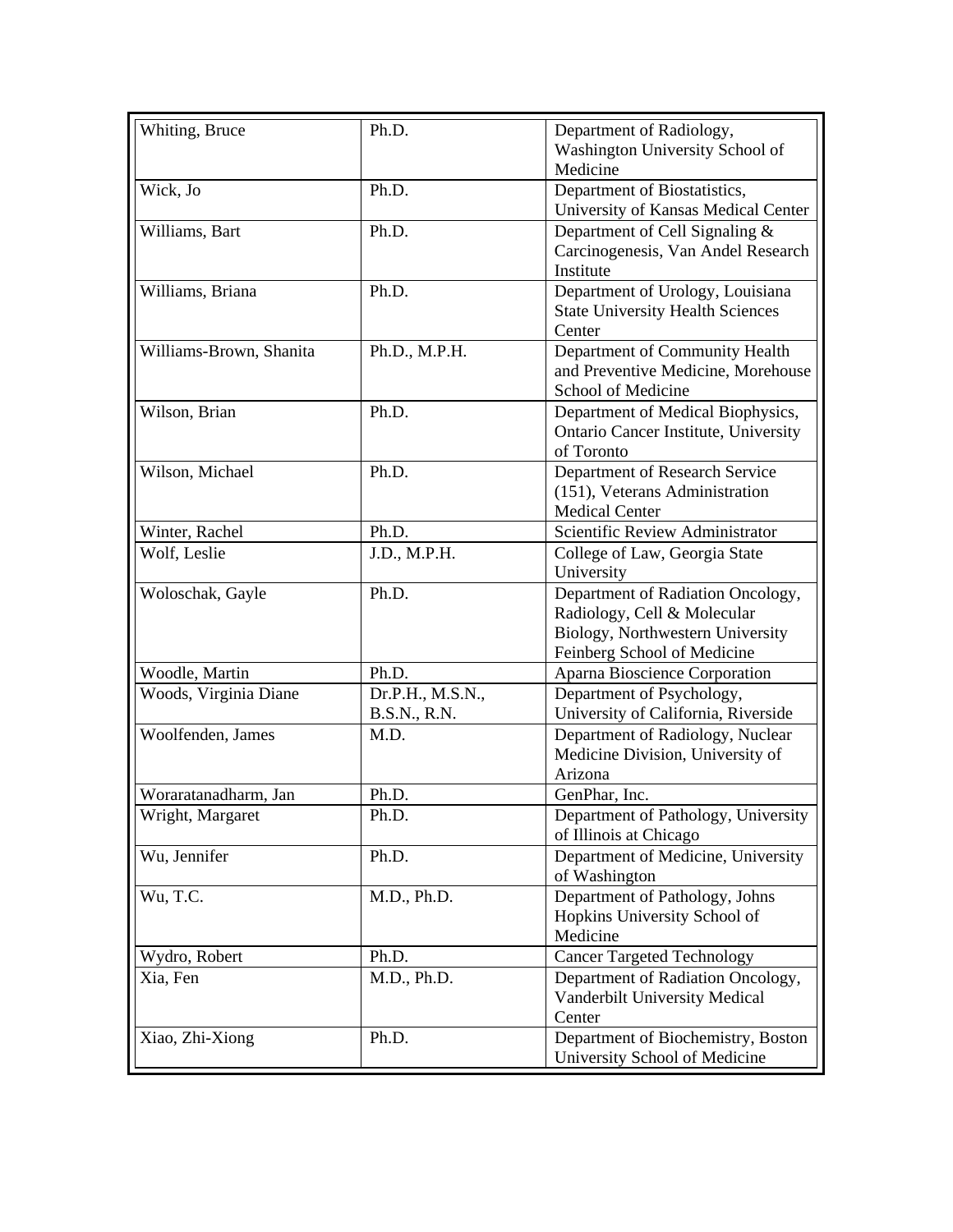| Xie, Keping               | M.D., Ph.D. | Department of Gastrointestinal<br>Medical Oncology, University of<br>Texas M. D. Anderson Cancer<br>Center |
|---------------------------|-------------|------------------------------------------------------------------------------------------------------------|
| Xie, Wen                  | M.D., Ph.D. | Center for Pharmacogenetics,<br>University of Pittsburgh                                                   |
| Xing, Lei                 | Ph.D.       | Department of Radiation Oncology,<br><b>Stanford University</b>                                            |
| Yang, Ximing              | M.D., Ph.D. | Department of Pathology,<br>Northwestern University Feinberg<br>School of Medicine                         |
| Yao, Qizhi                | M.D., Ph.D. | Department of Molecular Virology &<br>Microbiology, Baylor College of<br>Medicine                          |
| Yeh, Shuyuan              | Ph.D.       | Department of Urology and<br>Pathology, University of Rochester                                            |
| Yen, Andrew               | Ph.D.       | Department of Biomedical Sciences,<br><b>Cornell University</b>                                            |
| Ying, Shao-Yao            | Ph.D.       | Department of Cell and<br>Neurobiology, University of<br>Southern California, Keck School of<br>Medicine   |
| You, Zongbing             | M.D., Ph.D. | Department of Structural and<br>Cellular Biology, Tulane University<br>School of Medicine                  |
| Yu, H. Michael            | M.D., Sc.M. | Department of Radiation Oncology,<br>H. Lee Moffitt Cancer Center &<br><b>Research Institute</b>           |
| Zea, Arnold               | Ph.D.       | Department of Microbiology,<br>Louisiana State University Health<br><b>Sciences Center</b>                 |
| Zeigler-Johnson, Charnita | Ph.D.       | University of Pennsylvania                                                                                 |
| Zhang, Jianhua            | Ph.D.       | Department of Pathology, University<br>of Alabama at Birmingham                                            |
| Zhang, Jian-Ting          | Ph.D.       | Department of Pharmacology &<br>Toxicology, Indiana University<br>School of Medicine                       |
| Zhang, Ming               | Ph.D.       | Department of Molecular<br>Pharmacology, Northwestern<br>University Feinberg School of<br>Medicine         |
| Zhang, Ruiwen             | M.D., Ph.D. | Department of Pharmacology and<br>Toxicology, University of Alabama<br>at Birmingham                       |
| Zheng, Gang               | Ph.D.       | Department of Biophysics and<br>Bioimaging, Ontario Cancer<br>Institute/University of Toronto              |